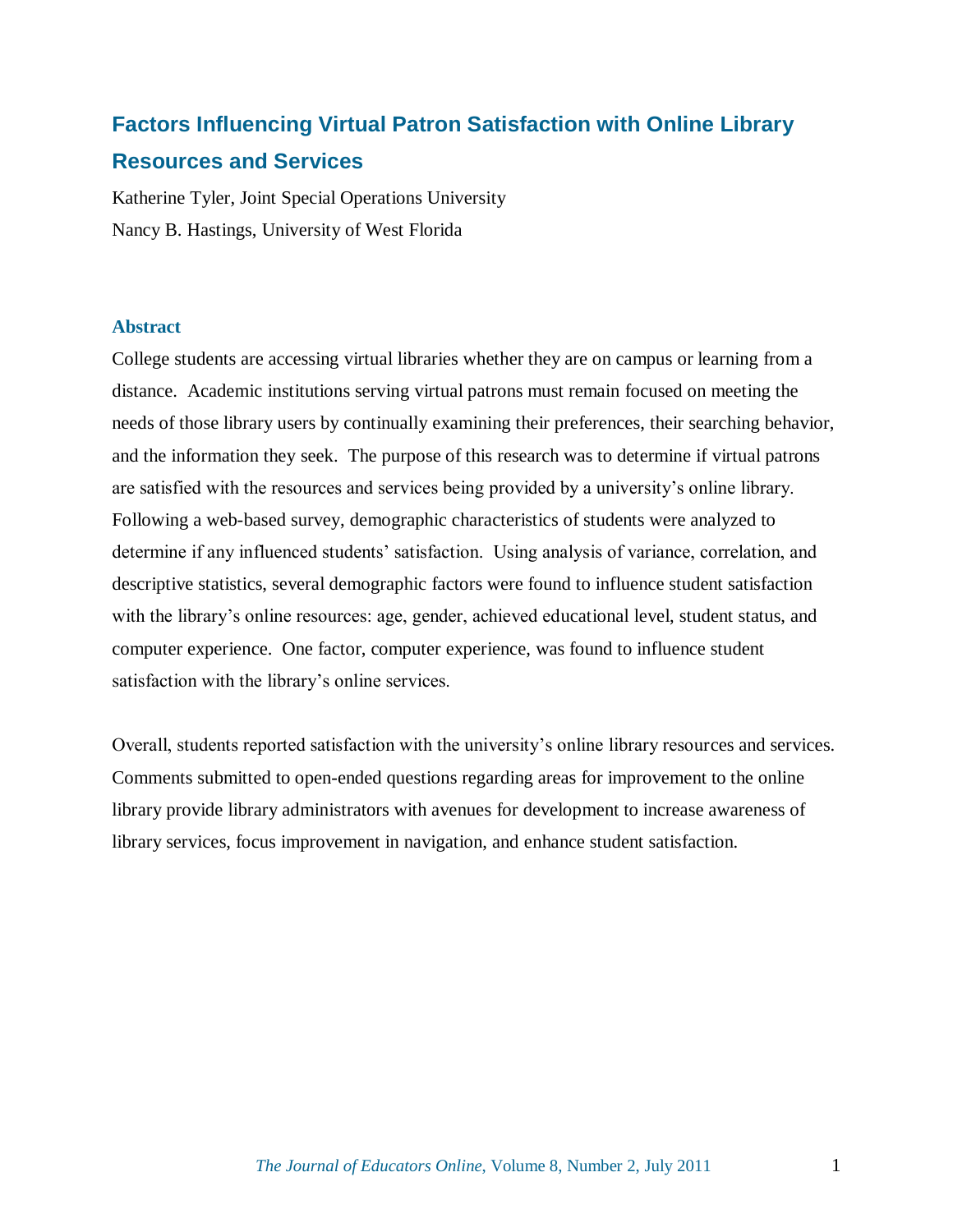#### **Introduction**

Students' demand for 24/7 access to information (Gardner & Eng, 2005), coupled with the growth in online learning (Allen & Seaman, 2008), has had a dramatic impact on the role of academic libraries. Fewer students are visiting the physical library while more are retrieving information electronically (Dilevko & Gottlieb, 2002; Moncrieff, Macauley, & Epps, 2007) as virtual patrons. Movo  $(2004)$  identifies a virtual library patron as "one whose accesses/use of library services and resources is unbounded by space or time" (p. 188). Students' utilization of digital technology has inspired college officials to rethink services provided on-campus and off (Gardner & Eng, 2005). More recently, libraries are integrating library services with learning management systems and providing streaming video instruction (Nicholas & Tomeo, 2005). Students "no longer tie the resources traditionally associated with the library solely to its physical place" (Gardner  $&$  Eng, 2005, para. 18). Online learning now represents 3.9 million learners—20% of all U.S. students—who were taking a minimum of one online course in the fall of 2007 (Allen & Seaman, 2008).

The growth of online learning and information technology has resulted in librarians accommodating fewer materials in the physical building while providing more access to digital resources (Johnson, Trabelsi, & Fabbro, 2008). Online learning library support for virtual patrons has evolved into the digital or virtual component of the academic library (Moyo, 2004). Virtual services and resources provided by libraries generally consist of (a) reference assistance, (b) e-books, (c) electronic journals and magazines, (d) online databases, (e) an online library catalog, (f) tutorials, (g) an interlibrary loan form, (h) book delivery, (i) instant or quick search, and (j) Internet links (Blackman, 2003; De Rosa, Cantrell, Hawk, & Wilson, 2006; Moyo, 2004; Song, 2004). Rapid changes to information and communication technology have altered the information-seeking behaviors of college students (Nicholas, 2008; Williamson, Bernath, Wright, & Sullivan, 2007). Many researchers have found that a majority of students, regardless of location, prefer to access library resources online (Brandt, 2008; Kelley & Orr, 2003; Liu & Yang, 2004; Tipton, 2002). When exploring distance and traditional learners' use of libraries and information access, Brandt (2008) reported convenience as the top factor for 73% of students when choosing an information source. As the growth in online information seeking continues, along with an increase in e-learning, librarians must approach the needs of virtual patrons with a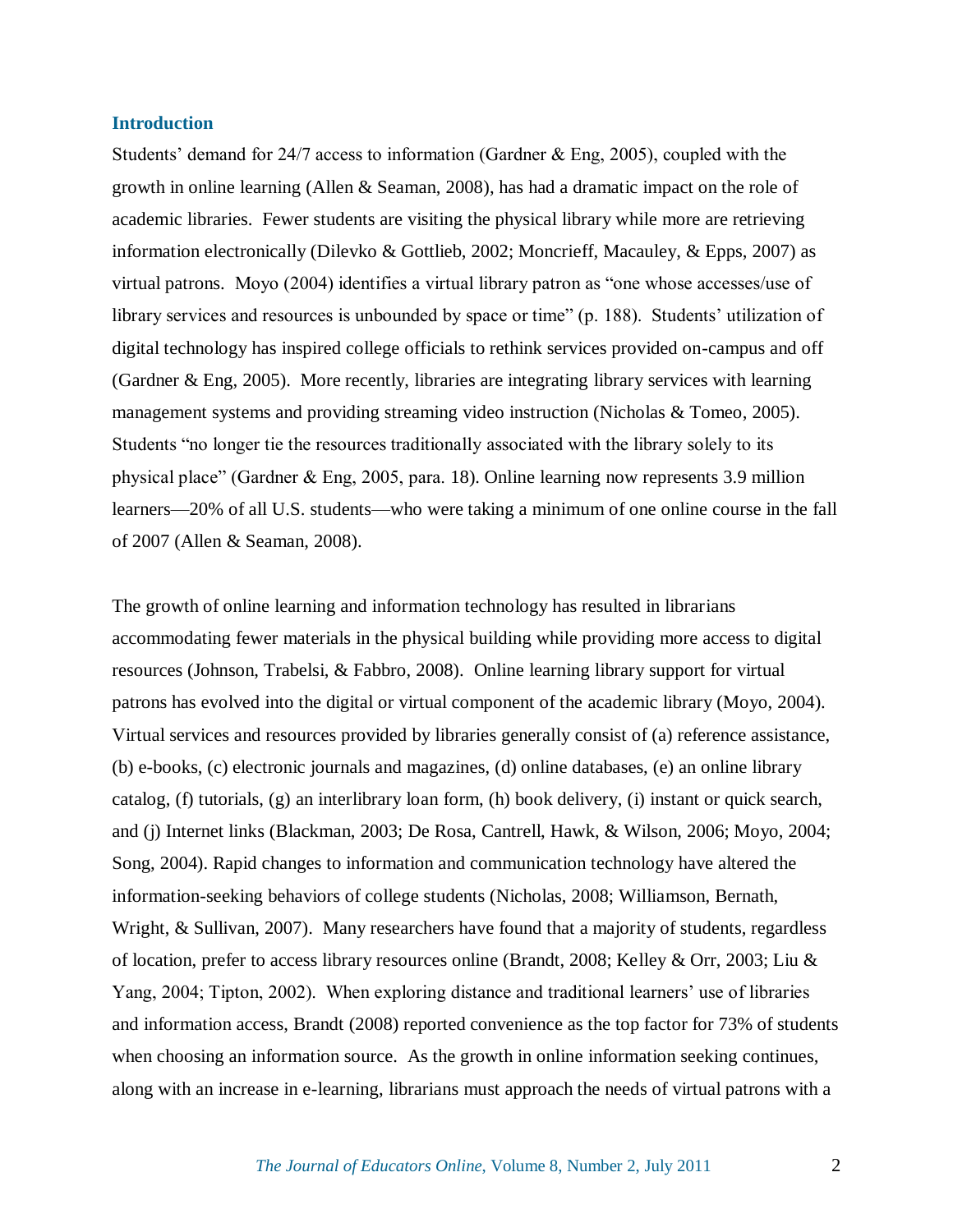measure of creativity and collaborative effort (Johnson, Trabelis & Fabbro, 2008; Silipigni Connaway, 2008). For example, at the Athabasca University Library Digital Reference Centre in Alberta, Canada virtual patrons may access a digital version of the library's reference collection, ―including almanacs and directories, atlases and maps, data and statistics, and dictionaries and encyclopedias" (Johnson et al., 2008, p. 403). Nicholas (2008) opines the web is profoundly impacting the way virtual scholars seek, evaluate, and use information.

Many researchers concur and have investigated where students are accessing resources, and whether students are aware of online library resources (De Rosa et al., 2006; Kelley & Orr, 2003; OCLC, 2002; Stockham & Turtle, 2004). For example, the Online Computer Library Center (OCLC), (2002), investigated the needs of virtual patrons from a sample of 1,050 qualified respondents represented by 18-24 year old college students from all regions of the U.S. Among the findings, the OCLC reports 70% of students use the campus library website for assignments and learned of it through professors and teaching assistants, and from classes about using the library. Visiting the library website, most used full text journal articles (67%), the library catalog (57%), and databases (51%). However, most students also reported difficulty in finding complete articles (55%) and open-ended comments indicated issues with ease of use and access. With the explosion of resources available, the services of librarians are a key factor in meeting the needs of virtual patrons.

### **Changes to Academic Libraries**

Researchers have conducted studies to examine the changing roles of the library, library staff, and the balancing of print journals and electronic collections with respect to the accessibility needs of virtual patrons (Hall-Ellis, 2006; Kennedy, 2005; Stephan, Cheng, & Young, 2006; Walters, 2004). Hall-Ellis (2006) notes that, "expanding access beyond the resources in local and regional collections to libraries worldwide has presented significant and unique issues to librarians" (p. 39). In a study involving 266 entry-level cataloger position announcements, Hall-Ellis found employers require one or more cataloging courses, expect librarians to be familiar with metadata schemes, and to have far more technical skills than their predecessors "to meet the challenges of an access-oriented global information environment" (p. 44).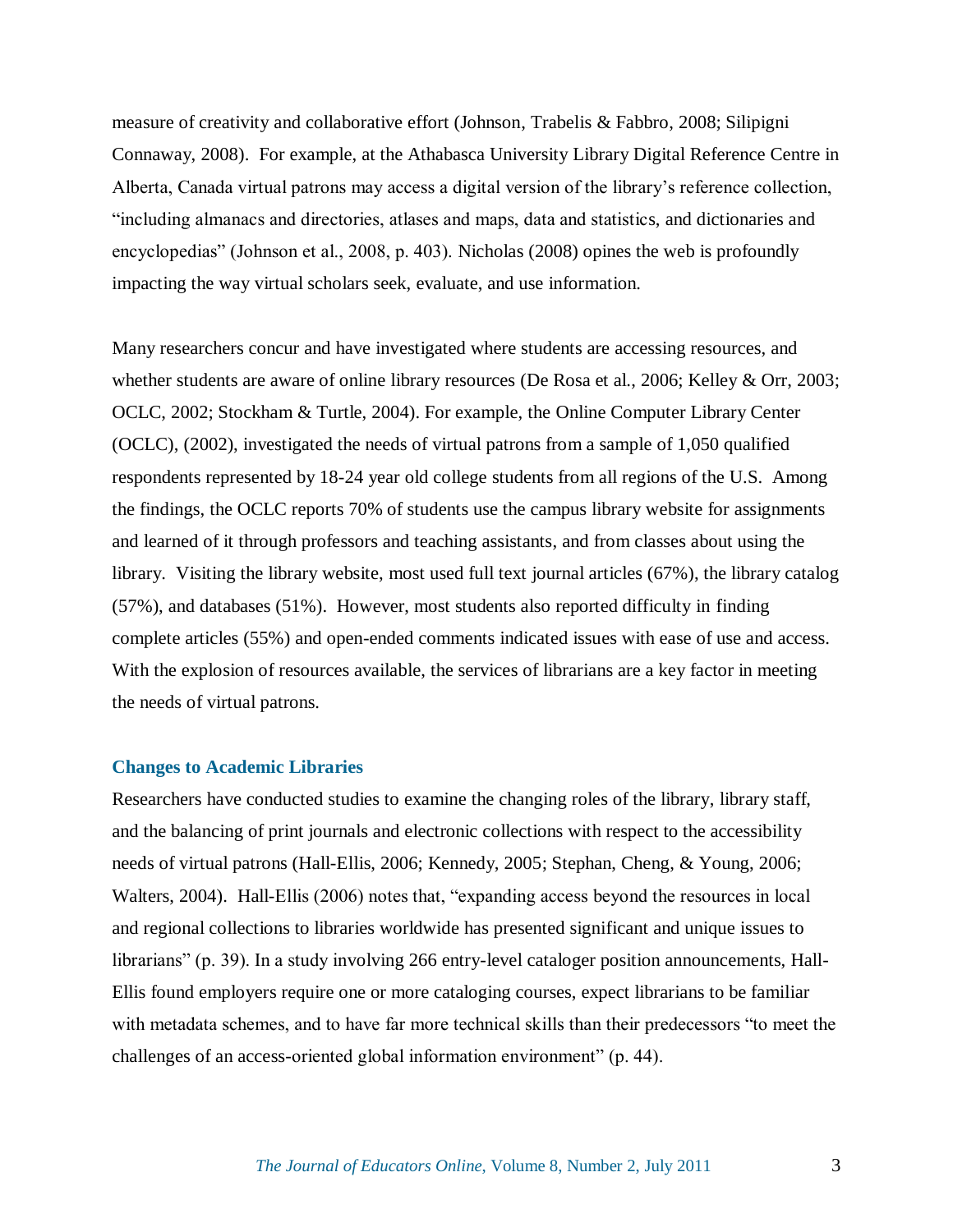Many elements challenge librarians to continually evaluate and update the resources and services provided in the physical library. At the same time, providing collections and services to virtual patrons requires advanced technical skills.

### **Virtual Library Resources and Services**

Qualitative studies and questionnaires have been used to study the use of Google's Library Links program, reference services, and information literacy instruction in the virtual environment (Allen & Dee, 2006; Haya, Nygren, & Widmark, 2007; Nicholas & Tomeo, 2005; Wilson & Keys, 2004), but few have focused on meeting the needs of virtual patrons. Haya et al. (2007) studied students' experience using the search tools Google Scholar and Metalib at Uppsala University in Sweden. Undergraduate students  $(N = 32)$  searched for academic articles; half of the students received information literacy training prior to searching. Students searched with both tools for 20 minutes each. The researchers report students' retrieval of peer-reviewed articles was dramatically higher using Google Scholar with prior instruction. A questionnaire administered following the search activity indicated students found Google Scholar easier to use than Metalib. Students who received the literacy training found twice as many documents using Google Scholar. Haya et al. concluded that ease of use (usability) and prior instruction have an impact on students' success with search tools.

There have been many library studies; however, a study dedicated to determining if an institution's online library is meeting the needs of virtual patrons is not found in the literature. In this study, topics of interest to academic librarians, such as information-seeking behavior, demographic factors, and the use of virtual resources and services are incorporated by investigating students' perceptions, in terms of satisfaction, with an academic online library. Satisfaction is defined as meeting the needs of virtual patrons. In addition, results of this study build on those of previous studies which have explored demographic factors which influence virtual patrons' perceptions of libraries (Blackman, 2003; Brandt, 2008; De Rosa et al., 2006; Koohang & Ondracek, 2005).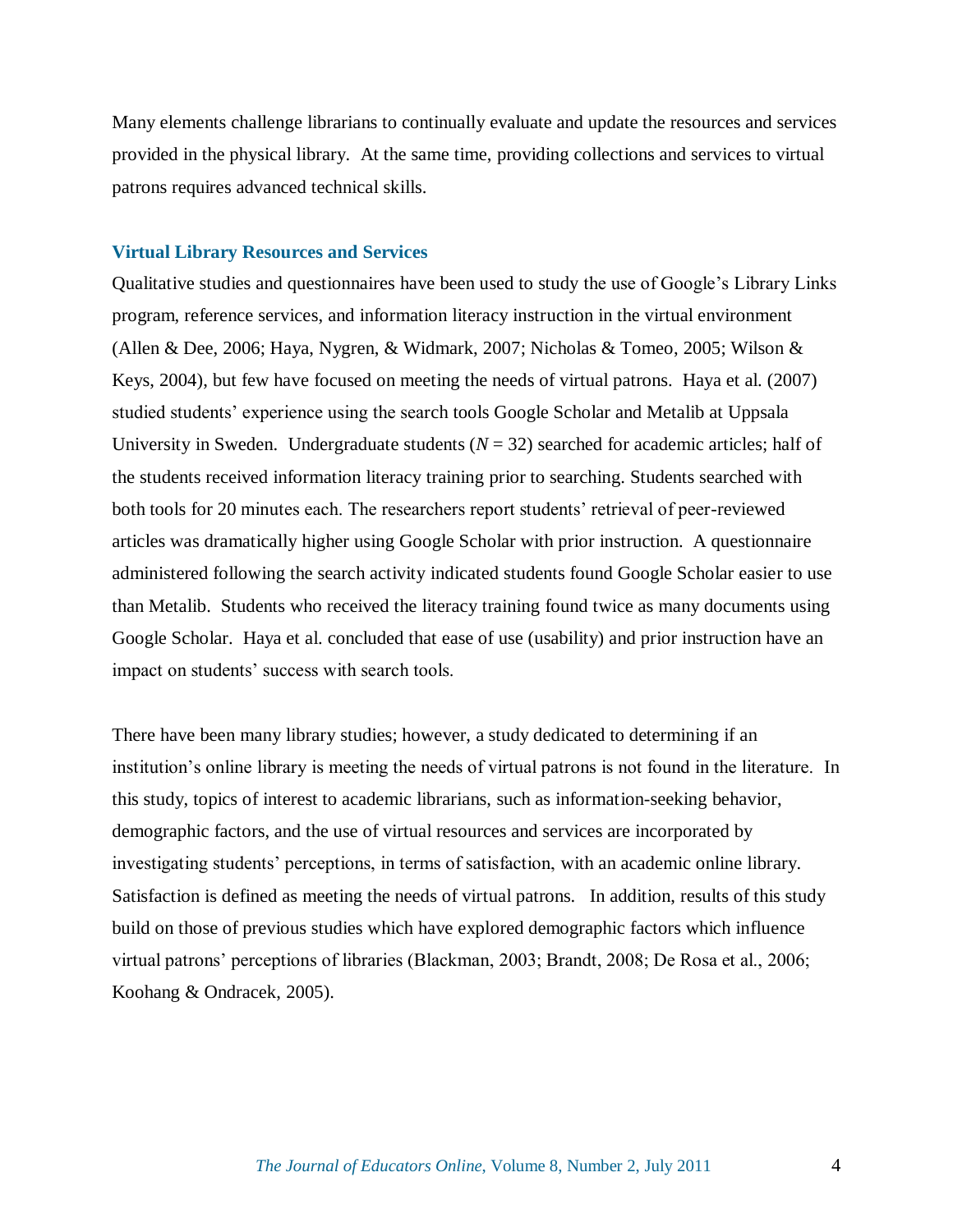#### **Theoretical Framework**

A central theoretical framework for this study is the technology acceptance model (TAM), one of the most cited models that permit prediction of the process of user acceptance of information systems (Davis, 1989; Park, Roman, Lee, & Chung, 2009). Based on usage of computer systems by managers and professionals, the TAM is used to predict acceptance or resistance to end-user systems. The virtual library, which is characterized by web-based technology, is a system with end users—virtual patrons—who will either accept or reject it as an information system. The TAM (Davis, 1989) establishes a user acceptance of information technology systems resulting from two constructs: (a) perceived ease of use (EOU) and (b) perceived usefulness (U).

Perceived ease of use. A major element of the TAM is the concept of perceived ease of use. Based on Bandura's (1982) self-efficacy theory, perceived ease of use is defined as "the degree to which the prospective user expects the target system to be free of effort" (Davis, Bagozzi  $\&$ Warshaw, 1989, p. 985). User acceptance is higher when a system is perceived to be easier to use than another (Davis, 1989). As users perceive a system to have more relevant information to their task, the more likely they are to evaluate a system effective and easy to use (Park et al., 2009). Davis (1989) found that perceived usefulness in user adoption of a computer information system is influenced by perceived ease of use which translates into both the attitude towards and intention to use a particular system.

Perceived usefulness. Perceived usefulness is defined by Davis (1989) as "the degree to which a person believes that using a particular system would enhance his or her job performance" (p. 320). User belief in the usefulness of a system may be affected by the power of the technology or the degree to which it improves productivity (Davis et al., 1989). Cheung and Huang (2005) examined undergraduates' Internet usage and distance learning in Hong Kong and found skills in the use of the Internet positively correlated with perceived usefulness and enjoyment. Specifically, Internet skills positively correlated with perceived usefulness, perceived enjoyment, general learning, distance learning, and constructive learning. Acceptance of the technology (the virtual resources or the Internet) is achieved based on satisfaction resulting from perceived ease of use and usefulness.

Acceptance and satisfaction. Acceptance of an information system results when a user finds a system useful and easy to use to the extent it offers significant performance gains (Davis et.al.,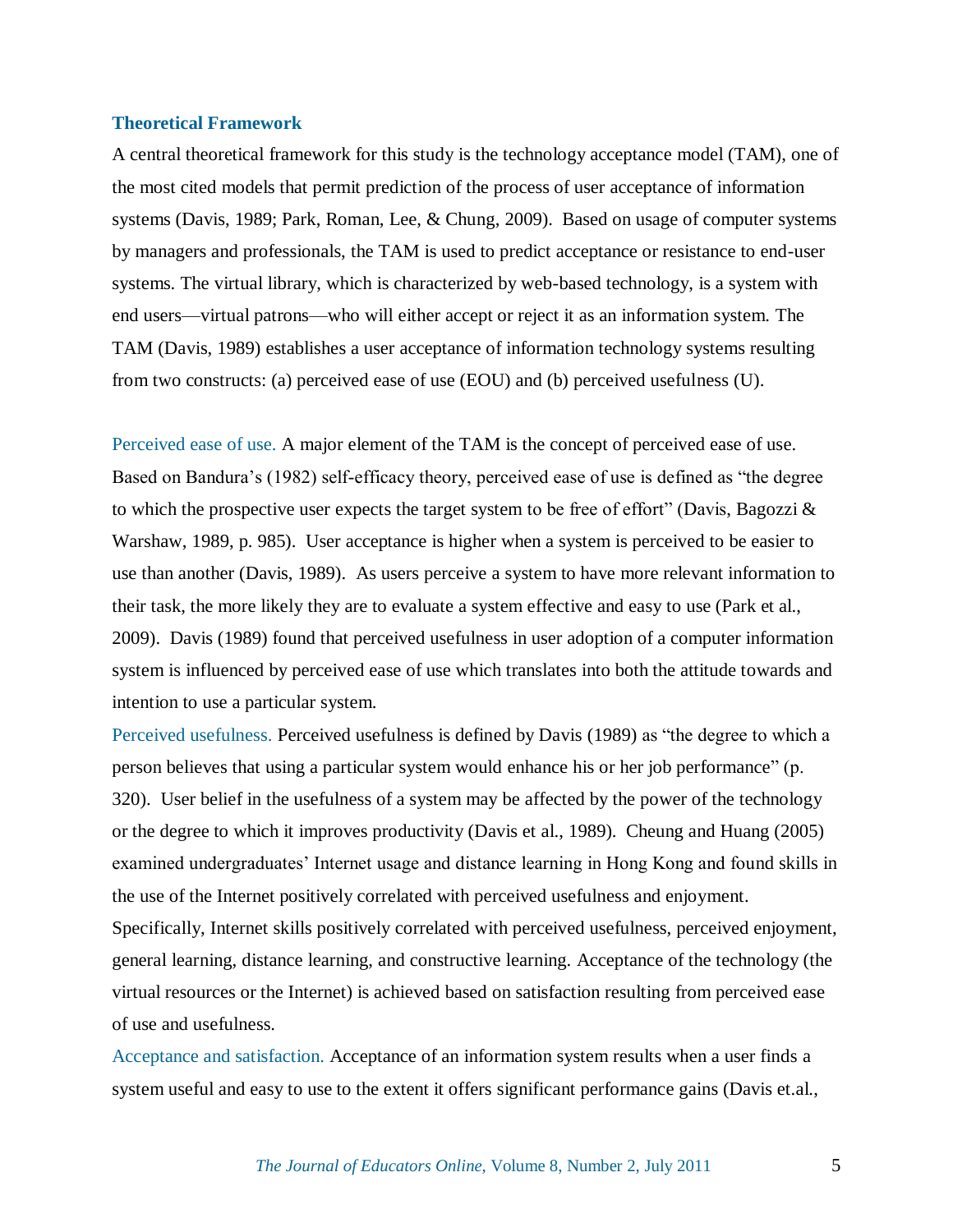1989). The TAM provides a framework for determining students' satisfaction with the resources and services of a virtual library. In this study, satisfaction or acceptance equates to meeting the needs of virtual patrons accessing the online library's resources and services. Therefore, when applying the TAM, it is predicted that students who are more satisfied with the resources and services of the online library have achieved acceptance (satisfaction) of the information system.

## **Statement of the Problem**

Meeting the needs of virtual patrons in the academic library has become highly complex with the acceleration of information sources available through the Internet and changes in the behavior of library users (Moyo, 2004). There is little known about virtual patrons'–those who may or may not visit the campus–satisfaction with the online resources and services being provided by the academic library. Therefore, it is not known whether the information needs of virtual patrons are being met. Library administrators may use this information to pursue corrective steps as needed to improve ease of use and usefulness to resources within the virtual library environment. Improvements may help support online learners in accordance with Sloan-C's five pillars of online education (Moore, 2008) and meet student demand for 24/7 access to information (Gardner & Eng, 2005).

#### **Research Questions and Purpose of the Study**

Based on a review of the relevant literature, a set of research questions were generated. These questions are:

- 1. How do online library resources satisfy virtual patrons?
- 2. How do online library services satisfy virtual patrons?
- 3. How do demographic factors influence virtual patron satisfaction with the resources provided by the online library?
- 4. How do demographic factors influence virtual patron satisfaction with the services provided by the online library?

The proliferation of electronic services and resources provided by academic libraries and those available through search engines are having an impact on students' use of information sources. There has been considerable exploration of a variety of library related resources and services; however, none have addressed the satisfaction of college students as virtual patrons. The purpose of this research was to determine virtual patrons' satisfaction with the online resources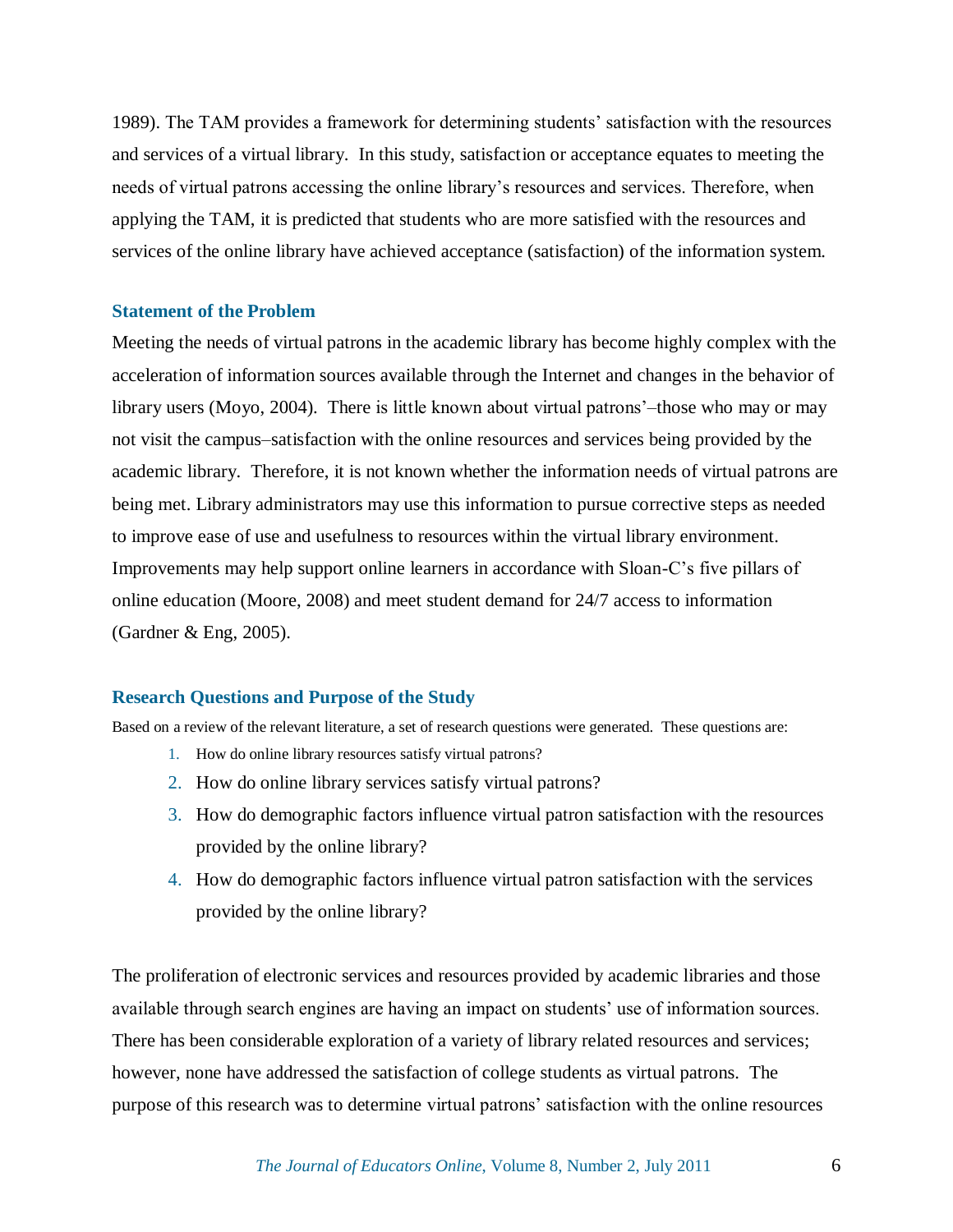and services available through a northwest Florida university's academic library. Satisfaction is measured in terms of meeting the needs of virtual patrons. An additional purpose was to identify which demographic factors influence satisfaction with those online library resources and services.

## **Significance**

Study results may assist library administrators addressing students' use of virtual library services and resources in the academic environment. Since students prefer to access information online (De Rosa et al., 2006), student satisfaction with the online library is important. Findings from a survey of a sample of undergraduate and graduate students who are accessing the online components of the academic library at a northwest Florida university may be generalized to the population at the study institution.

Academic librarians may study the results when examining strategies for the development or improvement of online library services and resources for students. Gaining a better understanding of the virtual patron experience may help librarians make informed decisions about how to integrate online library tools, inform strategic planning, and determine if the academic library is meeting the needs of virtual patrons. In this study, the researcher explored which demographic factors influence student satisfaction with the online resources and services available through the university library.

## **Research Design**

The research methodology for determining students' satisfaction with online library resources and services was survey research. The web-based survey was designed to capture students' satisfaction with the resources and services of an online academic library.

## Population and Sample

All undergraduate and graduate students enrolled at a northwest Florida university during the Spring 2010 Semester, taking at least one online class, comprised the population for this study. Based on the Survey System's Sample Size Calculator (Creative Research Systems, 2009) and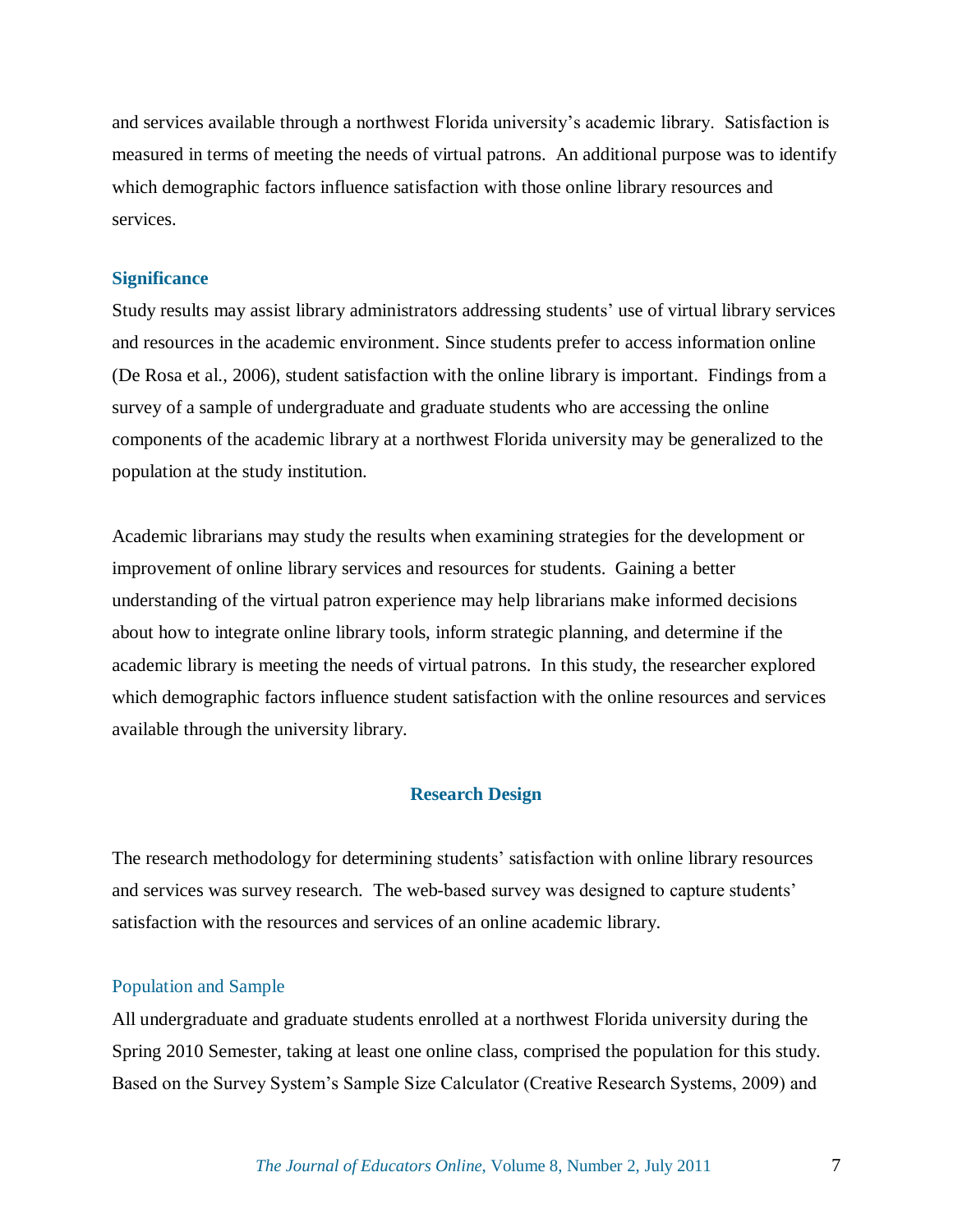the historical response rate of a similar web-based survey, a sample of 1,500 students was considered appropriate for the student population being studied. Limitations enabled within Survey Monkey (Finley, 2009), a web-based survey tool, prevented students from completing the survey more than once from a specific Internet protocol (IP) address. A list management tool allowed for follow-up message requests for participation.

In this study, the population is defined as undergraduate and graduate students taking a minimum of one online class at a northwest Florida university. Demographic questions determined student status. Stratified convenience random sampling was used to gain a representative list of graduate and undergraduate students. The most current enrollment figures indicate a student population comprising 85% undergraduate students and 15% graduate (UWF, 2009b). A stratified random list of students was generated with assistance from the university's online campus. The list included names and e-mail addresses for the population of 5,454 students enrolled in at least one online course during the Spring 2010 term.

Nonresponse error. Nonresponse error is defined by Dillman and Bowker (2001) as "the result of nonresponse from people in the sample, who, if they had responded, would have provided different answers to the survey questions than those who did respond to the survey"  $(p, 2)$ . Specifically, Dillman and Bowker observed the following problems associated with nonresponse to web surveys:

- People who lack computer experience do not know how to provide and erase certain answers (e.g., radio buttons, which require clicking on a different answer choice vs. HTML boxes which require reclicking the same box).
- Not knowing what to do with a drop-down menu.
- Not being able to see all of the answer choices without scrolling the page up and down.
- Being forced to answer every question, even when none of the answer choices seemed appropriate.
- Being able to see only one question at a time, so that when their concentration is interrupted they have to figure out how to go back and see a question in order to answer the current one.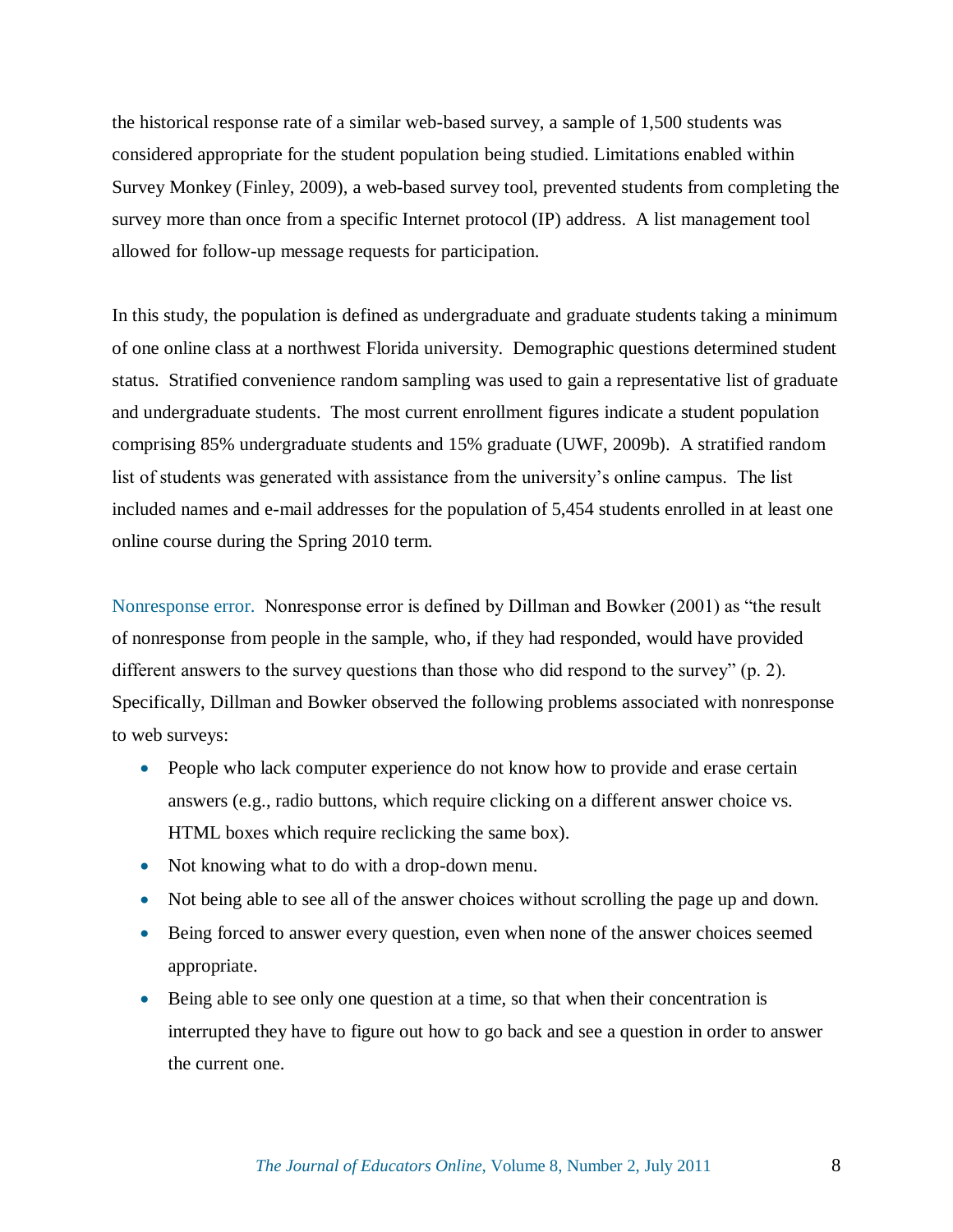Having to take multiple actions to answer each question (e.g., clicking on an answer choice, moving to the scroll bar in order to reveal a *click for next page instruction*, and then clicking on that instruction to make the next question appear). (p. 6) For this study's instrument, instructions were provided at the top of each page and section.

Pages were designed for students to toggle back and forth to view previously answered questions. There were two open-ended questions for which an answer was not required; however, the remaining questions required a response. The final survey question instructed students to enter an e-mail address to be included in the random incentive drawing.

Measurement error. Measurement error is described by Dillman and Bowker (2001) as "the result of inaccurate responses that stem from poor question wording, poor interviewing, survey mode effects and/or some aspect of the respondent's behavior" (p. 2). Several avenues to eliminate measurement error were addressed for this study. First, the questionnaire was tested for reliability, validity, and clarity. The instrument was also used successfully in a previous study (Blackman, 2003). Additionally, question items were revised following feedback from a group of undergraduate and graduate students  $(N = 55)$  who were invited to make critical comments regarding question and instrument construction. And, finally, several recommendations by Dillman and Bowker to eliminate unintended measurement effects were incorporated. These recommendations were

- Adjusting for screen configurations so that viewers see an equal delivery of item stimuli,
- Using color to maximize readability, and
- Providing navigation buttons and prompts.

The survey was designed with color and shading to increase readability, and navigation buttons gave users instruction on how to proceed through the survey. In addition, students who skipped survey questions which required an answer were prompted with a text message. There was also an exit button available on each page if a student wished not to participate at any time during the survey.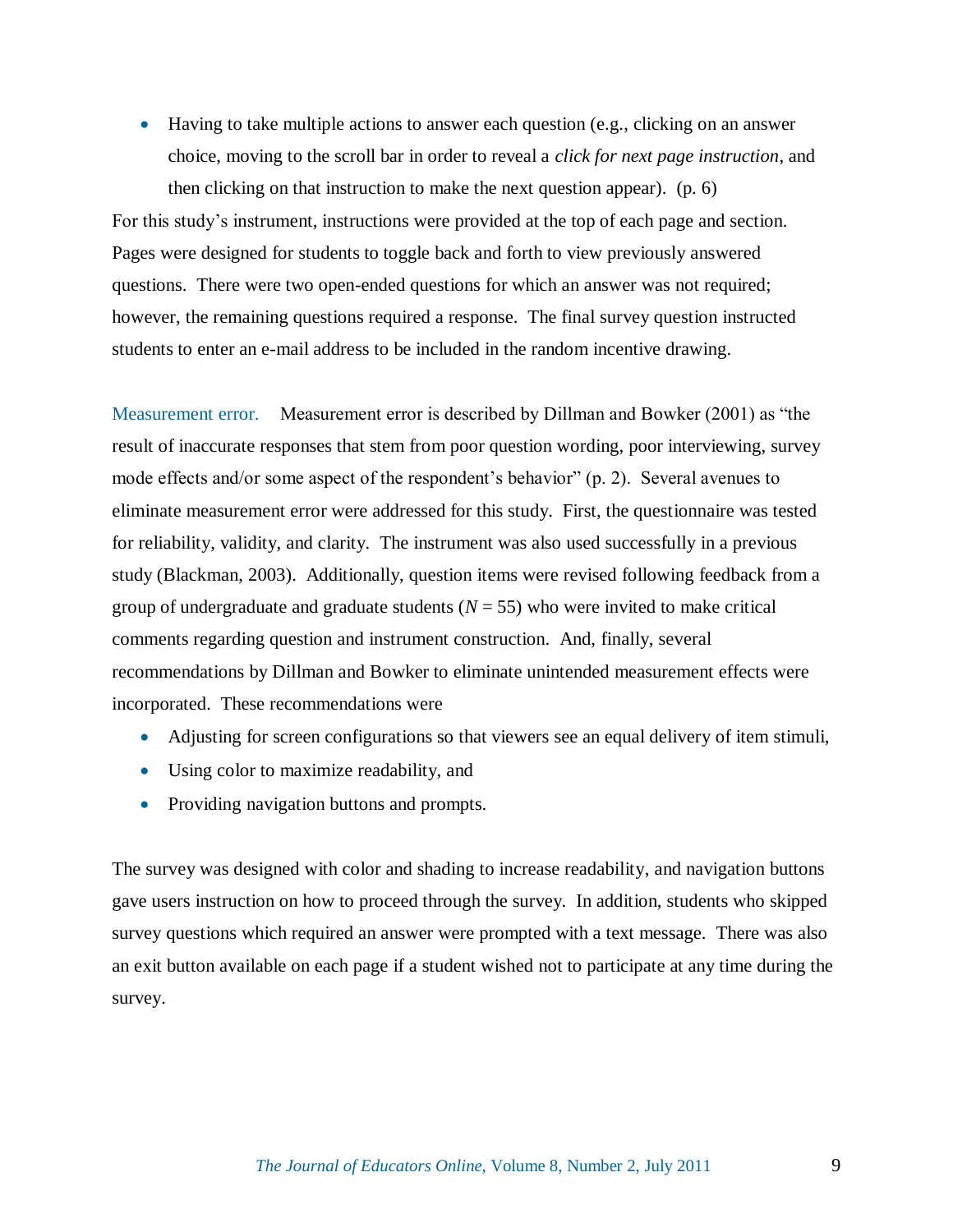### **Instrumentation**

Distance Library Services Survey. Blackman (2003) created the Distance Library Services Survey to gauge students' opinions on virtual library services and resources in comparison to those in a traditional library. The Distance Library Services Survey provided a foundation for the survey instrument designed for this study. Blackman used the survey to investigate online students' satisfaction of virtual and traditional library services at a southeastern university. Permission to use and modify the Likert-type survey instrument was obtained. The Distance Library Services Survey (Blackman, 2003) includes questions regarding students' use of a physical library; however, those questions were omitted for the purposes of this study. Questions in the survey assessing students' satisfaction with virtual library services and resources, openended questions, and portions of the demographic information were included.

Survey Monkey (Finley, 2009) was used to modify, create, and administer the survey instrument for this study. Communication with the study institution's library staff preceded modification of the Distance Library Services Survey to verify all major components of the institution's online library's resources and services were included. The modified Distance Library Services Survey was named the Virtual Patron Library Survey.

Virtual Patron Library Survey.A pilot test of the modified survey instrument was administered to undergraduate and graduate students  $(N = 55)$  representative of the respondents in the study population. The pilot test was conducted to identify survey questions of ambiguity, bias, and error. Students were invited to comment on each question in regard to clarity and readability. Students were also invited to comment on the participation incentive. Following a review of the student feedback, changes were made to the survey's construction and questions.

A pilot group of students also completed the survey to allow for testing of the instrument's reliability. Reliability is the ratio of the observed score variance associated with the true score (Groves, 1989). Cronbach's alpha is a technique used to provide a unique estimate of the reliability of a given test (Gliem  $\&$  Gliem, 2003). Cronbach's alpha reliability coefficient was .92 for the scale. This result is above .70 which is widely considered to be an acceptable reliability level for social science research (Garson, n.d.).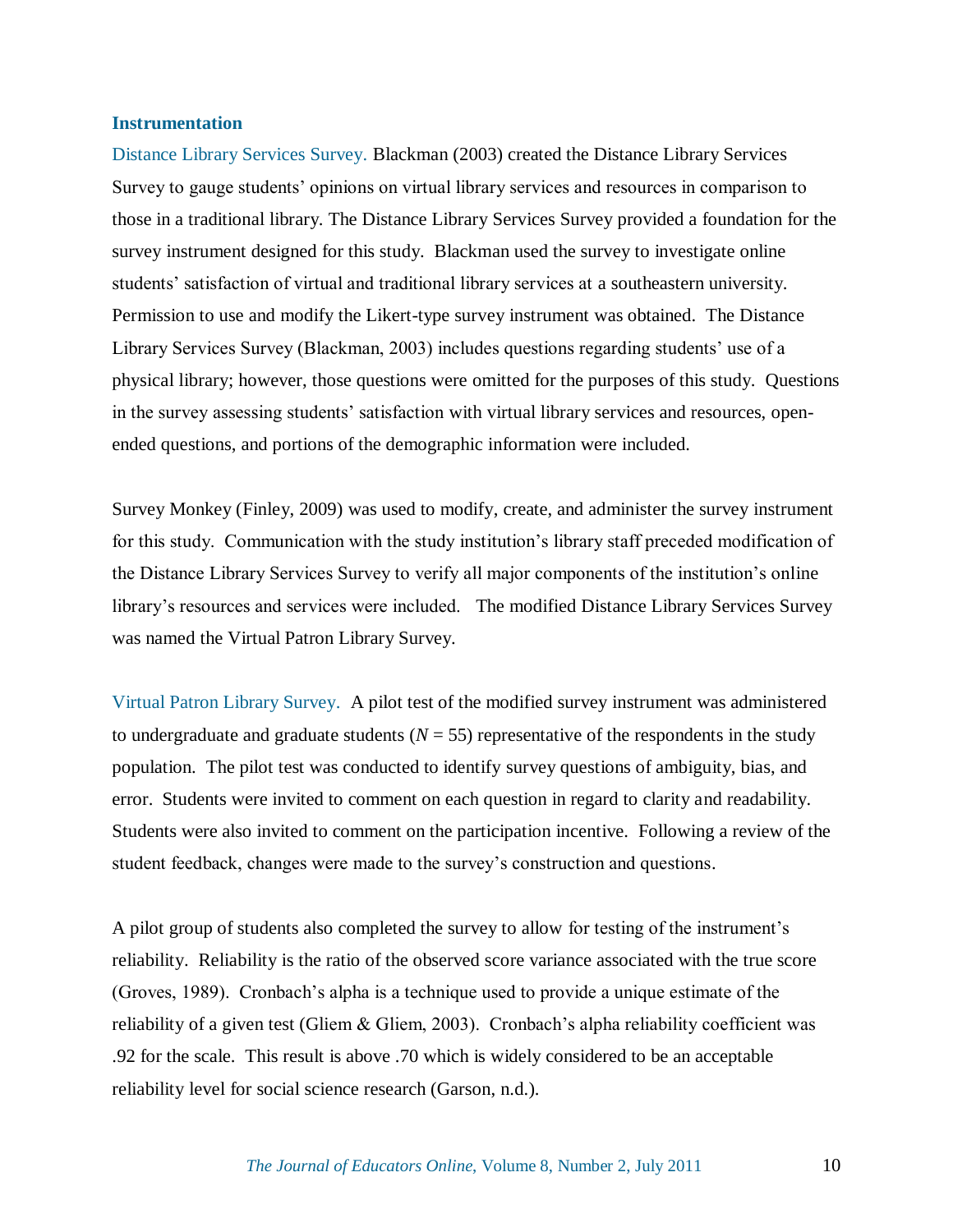#### **Data Analysis**

Following the completion of data collection, the data were exported from Survey Monkey (Finley, 2009) and imported into a software program, Statistical Package for the Social Sciences (SPSS, Version 18), for analysis. Descriptive and inferential statistics were used to illustrate the basic features of the data. In this study, the dependent variable is students' satisfaction and the independent variables are the demographic characteristics.

## **Results**

The data were analyzed using descriptive statistics, independent samples *t* tests, correlation, and analysis of variance assuming equal population variances. Post hoc analyses were conducted on variables with significant results.

The 1,500 students in the sample received an e-mail request to participate generated through the Survey Monkey (Finley, 2009) collector tool. Students who did not respond to the initial message were sent reminders. These efforts resulted in 439 respondents consenting to participate in the Virtual Patron Library Survey for a response rate of 29%. On the Virtual Patron Library Survey several different demographic categories were identified by students: (a) age group, (b) gender, (c) employment status, (d) achieved educational level, (e) major program of study, (f) student status, (g) number of enrolled credits for the term, (h) awareness of the online library, and (i) computer experience.

Age.Traditional college-age students, 17-25 years old, represented the majority (251) of survey participants (59.5%). The 26-40 year age group represented 29.1% of subjects, those aged 41-55 included 10.7% of the subjects and less than 1% was 55 years old or older. The age distribution of the subjects is representative of the student population (UWF, 2009a). Gender.The gender distribution of the participants was 127 (30.1%) males and 295 (69.9%) females. Survey participant figures indicate a greater percentage of females than males consistent with the general student population of 40% males and 60% females enrolled in the Fall 2009 term for both online and on campus classes (UWF, 2009a).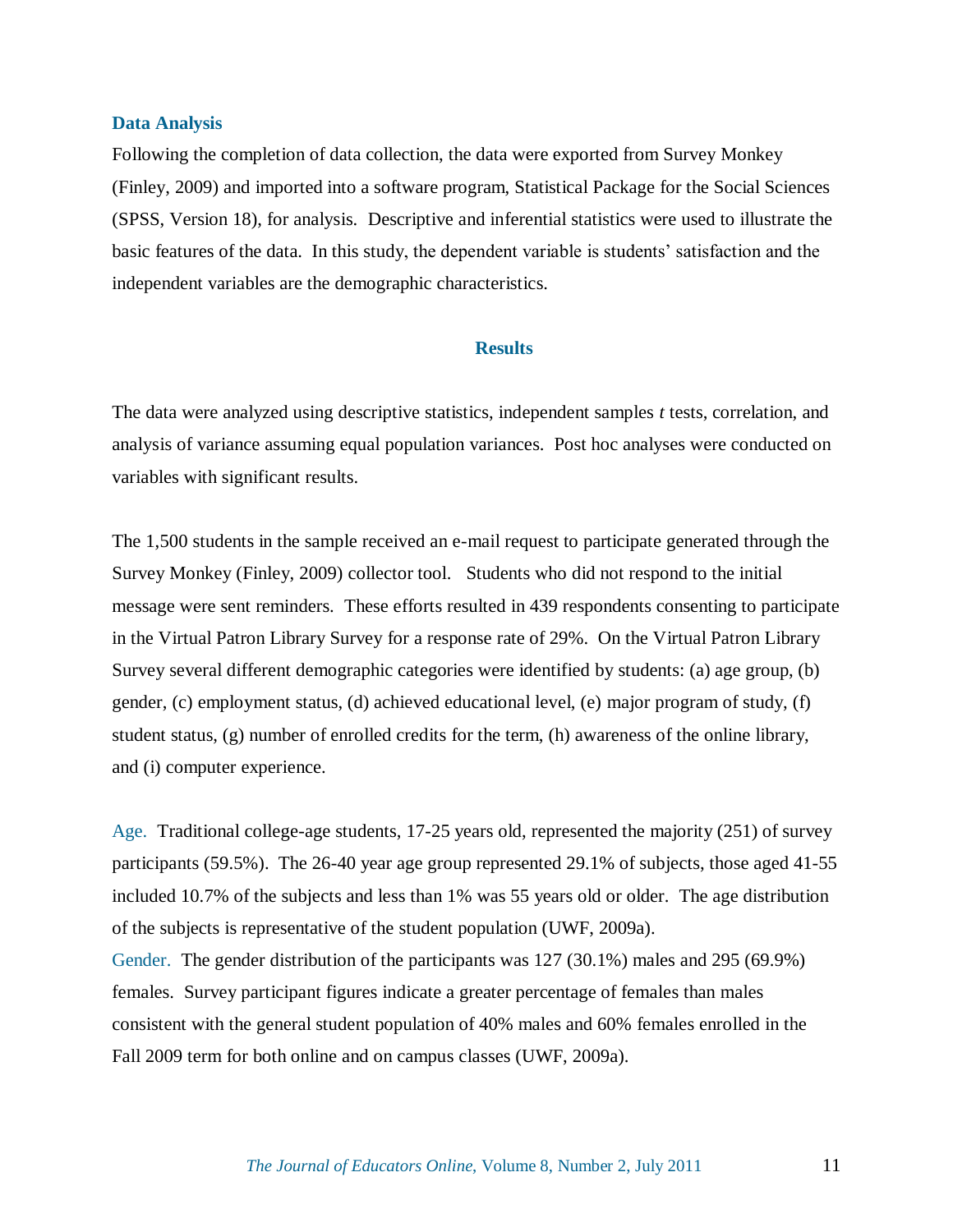Employment. There is a nearly even distribution of employment status across the survey participants. One hundred and forty five students (34.4%) reported full time employment, 126 were working part time (29.9%) and 151 identified themselves as not employed (35.8%). Education. Freshman- and sophomore-level students represented 16.5% of survey participants while the majority (66.2%) was upper division undergraduate students. Master's level students made up 12.6% of the survey participants. Only 7 students were currently in an Education Specialist's program and 13 students were in a Doctor of Education program. Over half (62.1%) of the students were enrolled in 12 or more credit hours. Twenty-three students were taking 3 credit hours or fewer and the remaining 137 students (32.4%) were taking 4 to 11 credit hours. Awareness of online library.Students answered four questions regarding their awareness of the online library (Table 1). Only 50 (11.4%) of the 437 students who participated in the survey reported they had not accessed the library's home page. When asked if they had seen a link to the online library in any e-learning class,  $44.4\%$  ( $N = 437$ ) of survey respondents reported they had not. Students required to visit the library (online or on campus) to complete an assignment represented 81.9% of participants and 79.9% indicated that an instructor suggested a visit to the library in the syllabus or through an e-mail, discussion, or announcement.

|                                                                                                                                         |            |                | Valid %    |                |  |
|-----------------------------------------------------------------------------------------------------------------------------------------|------------|----------------|------------|----------------|--|
| <b>Awareness question</b>                                                                                                               | <b>Yes</b> | $\mathbf{N_0}$ | <b>Yes</b> | N <sub>0</sub> |  |
| Have you seen a link to the library on your e-<br>learning site in any course?                                                          | 243        | 194            | 55.6       | 44 4           |  |
| Has any instructor suggested that you visit the<br>library (on campus or online) in an<br>announcement, e-mail, discussion or syllabus? | 349        | 88             | 79.9       | 20.1           |  |
| Have you had any assignment that required<br>you to access the library on campus or online?                                             | 358        | 79             | 81.9       | 18.1           |  |
| Have you ever accessed the library home<br>page?                                                                                        | 387        | 50             | 88.6       | 11.4           |  |

## **TABLE 1:** Awareness of Online Library (n = 437)

Computer experience and confidence.Since a major element of the TAM (Davis, 1989) is the concept of ease of use, students were asked four questions about their computer experience and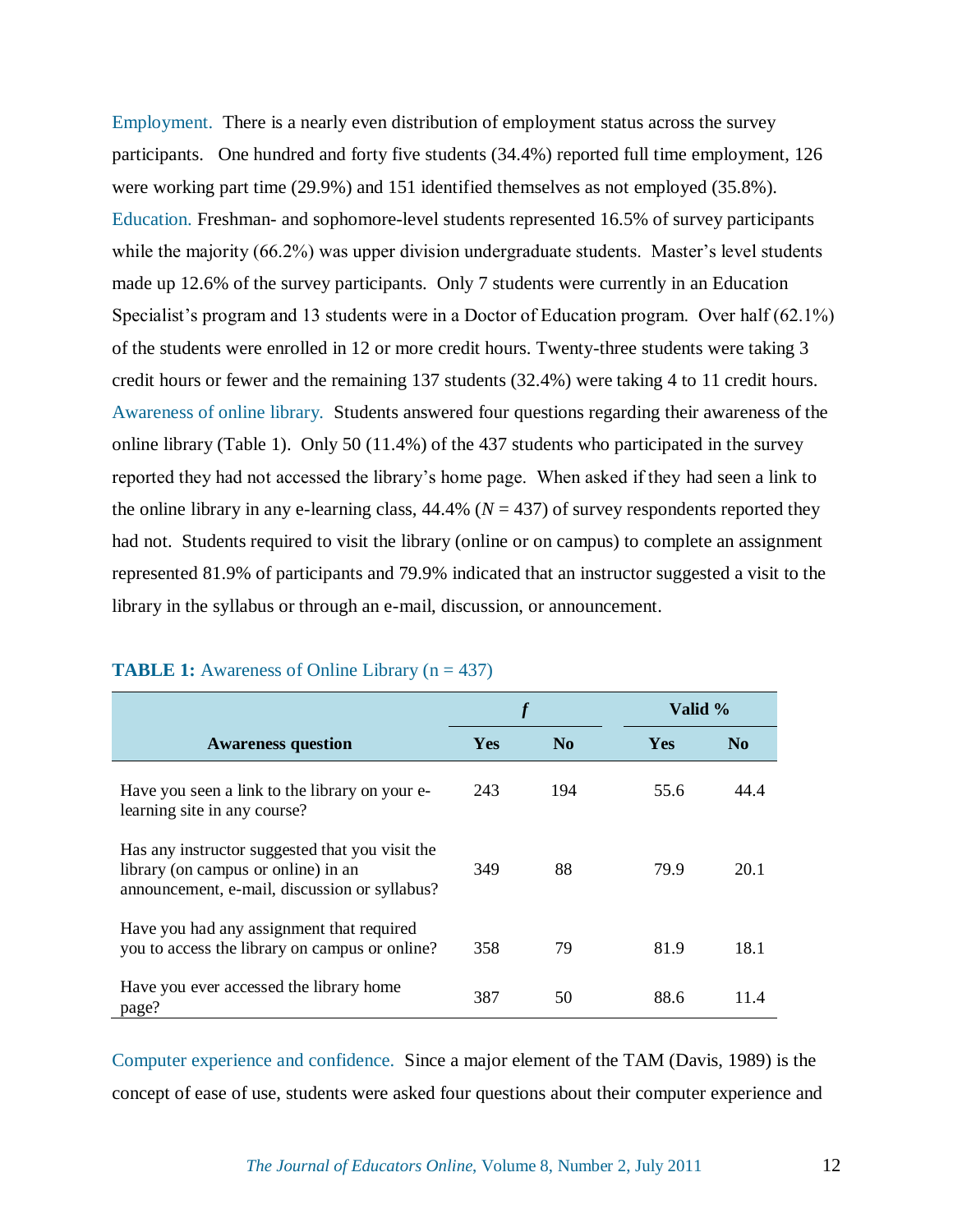confidence, and then rated their experience with several computer-related tasks (Table 2). Nearly all of the participants (98.8%) own a laptop or desktop computer ( $N = 425$ ) and 99.8% of the students had taken or were currently enrolled in an online course  $(N = 425)$ . The number of students who reported owning a handheld Internet-capable device was nearly evenly divided— 224 (52.7%) students answered yes and 201 (47.3%) answered no.

|                                         |            |                | Valid %    |                |  |
|-----------------------------------------|------------|----------------|------------|----------------|--|
| <b>Question</b>                         | <b>Yes</b> | $\mathbf{N_0}$ | <b>Yes</b> | N <sub>0</sub> |  |
| Have you ever taken an online course or |            |                |            |                |  |
| are you currently enrolled in an online | 424        |                | 99.8       | 0.2            |  |
| course?                                 |            |                |            |                |  |
| Do you own a laptop or desktop          | 420        |                | 98.8       |                |  |
| computer?                               |            |                |            |                |  |
| Do you own an Internet capable          |            |                |            |                |  |
| handheld device (e.g., Blackberry or    | 224        | 201            | 52.7       | 473            |  |
| iPhone)?                                |            |                |            |                |  |

## **TABLE 2:** Use of Computers  $(n = 425)$

Computer tasks. Students were asked about their experience with five different computer related tasks: (a) sending an e-mail, (b) posting to a discussion board, (c) participating in a chatroom/social networking site, (d) using the Internet to purchase goods/services, and (e) using the Internet for research/homework. Students used a Likert-type scale with five levels to describe themselves from *extremely experienced* to having had *no experience*. Over 90% of the survey respondents reported they were *very experienced* or *extremely experienced* with sending e-mail, posting to a discussion board, using the Internet to purchase goods/services, and using the Internet for research/ homework. Participants who reported being *extremely experienced* or *very experienced* with social networking represented 77% (Table 3). Items for which students reported no experience were social networking (14), posting to a discussion board (2), and using the Internet to purchase goods/services (1). Values taken from the computer experience questions were aggregated to produce an overall computer experience group variable with a mean of 4.64 and a standard deviation of .510,  $(N = 425)$  indicating students were very experienced with computer-related tasks.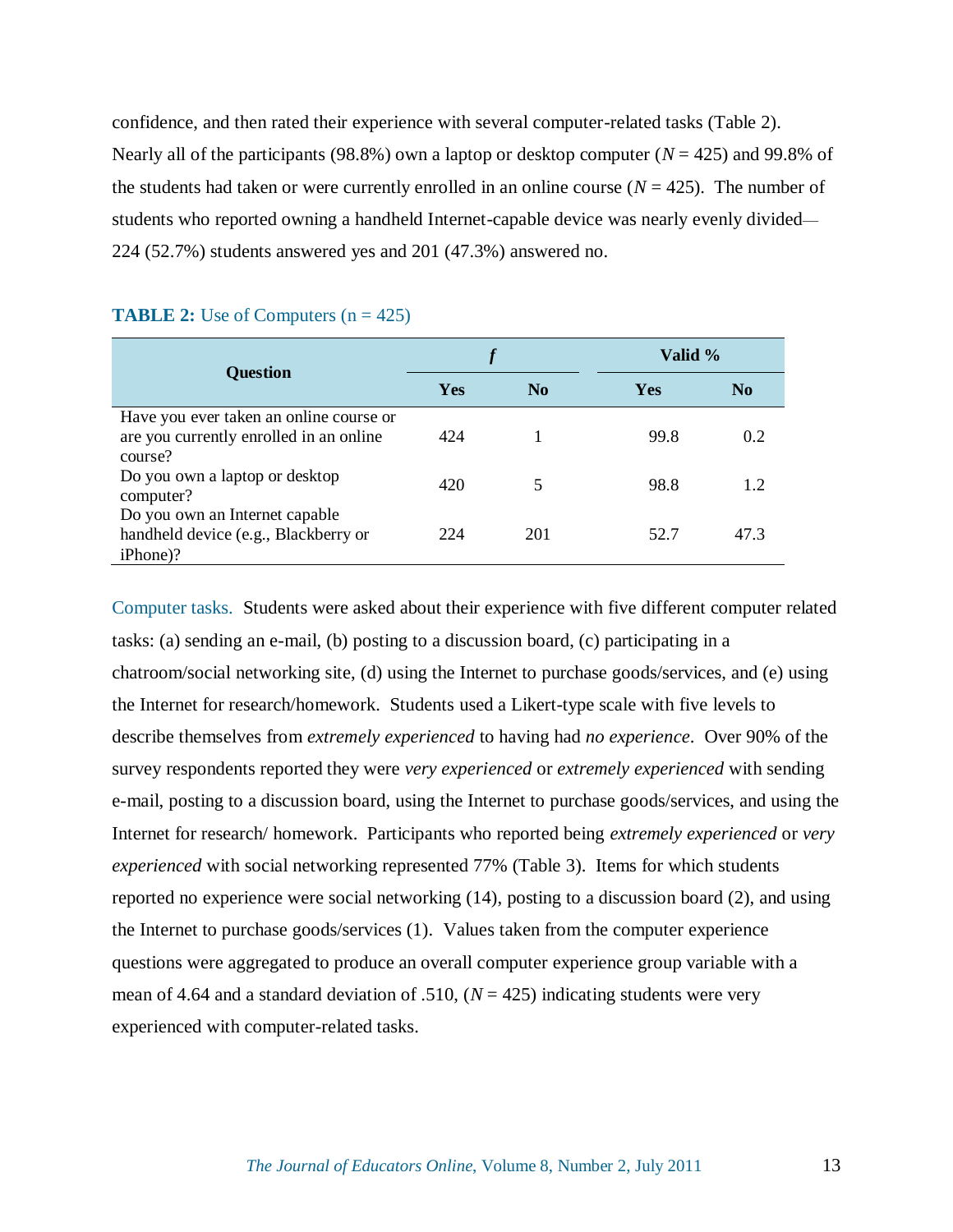**TABLE 3:** Frequencies and Percentages of Students' Experience with Computer-Related Tasks  $(n = 425)$ 

|                                                          | <b>Extremely to very</b><br>experienced |               | <b>Moderate to little</b><br>experience |      | N <sub>0</sub><br>experience |               |
|----------------------------------------------------------|-----------------------------------------|---------------|-----------------------------------------|------|------------------------------|---------------|
| <b>Task</b>                                              |                                         | $\frac{0}{0}$ |                                         | $\%$ | $\boldsymbol{f}$             | $\frac{0}{0}$ |
| Sending an e-mail                                        | 417                                     | 98.1          | 8                                       | 0.01 | $\theta$                     | 0.0           |
| Posting to a discussion<br>board                         | 400                                     | 94.0          | 22                                      | 5.1  | 2                            | 0.4           |
| Participating in a<br>chatroom/social<br>networking site | 329                                     | 77.0          | 82                                      | 19.0 | 14                           | 3.2           |
| Using the Internet to<br>purchase<br>goods/services      | 388                                     | 91.2          | 36                                      | 8.4  | $\mathbf{1}$                 | 0.2           |
| Using the Internet for<br>research/homework              | 409                                     | 96.2          | 16                                      | 2.0  | $\overline{0}$               | 0.0           |

Results of students' computer-related experience are reported using means and standard deviations (Table 4). The highest mean of 4.86 was reported for sending an e-mail indicating students were very experienced with the use of e-mail messaging.

## **TABLE 4:** *Mean and Standard Deviation of Students' Experience with Computer-Related Tasks (n = 425)*

| <b>Task</b>                                        | M    | SD    |
|----------------------------------------------------|------|-------|
| Sending an e-mail                                  | 4.86 | 0.399 |
| Posting to a discussion board                      | 4.69 | 0.631 |
| Participating in a chatroom/social networking site | 4.29 | 1.103 |
| Using the Internet to purchase goods/services      | 4.64 | 0.710 |
| Using the Internet for research/homework           | 4.74 | 0.516 |

Computer confidence.Survey participants were asked about confidence in their ability to use a computer. Five answer options ranged from *very confident* to *very unconfident* on a Likert-type scale. Overall, 96% of students (*N* = 425) were *confident* to *very confident* in their ability to use a computer. The mean was 4.64 and the standard deviation was .595.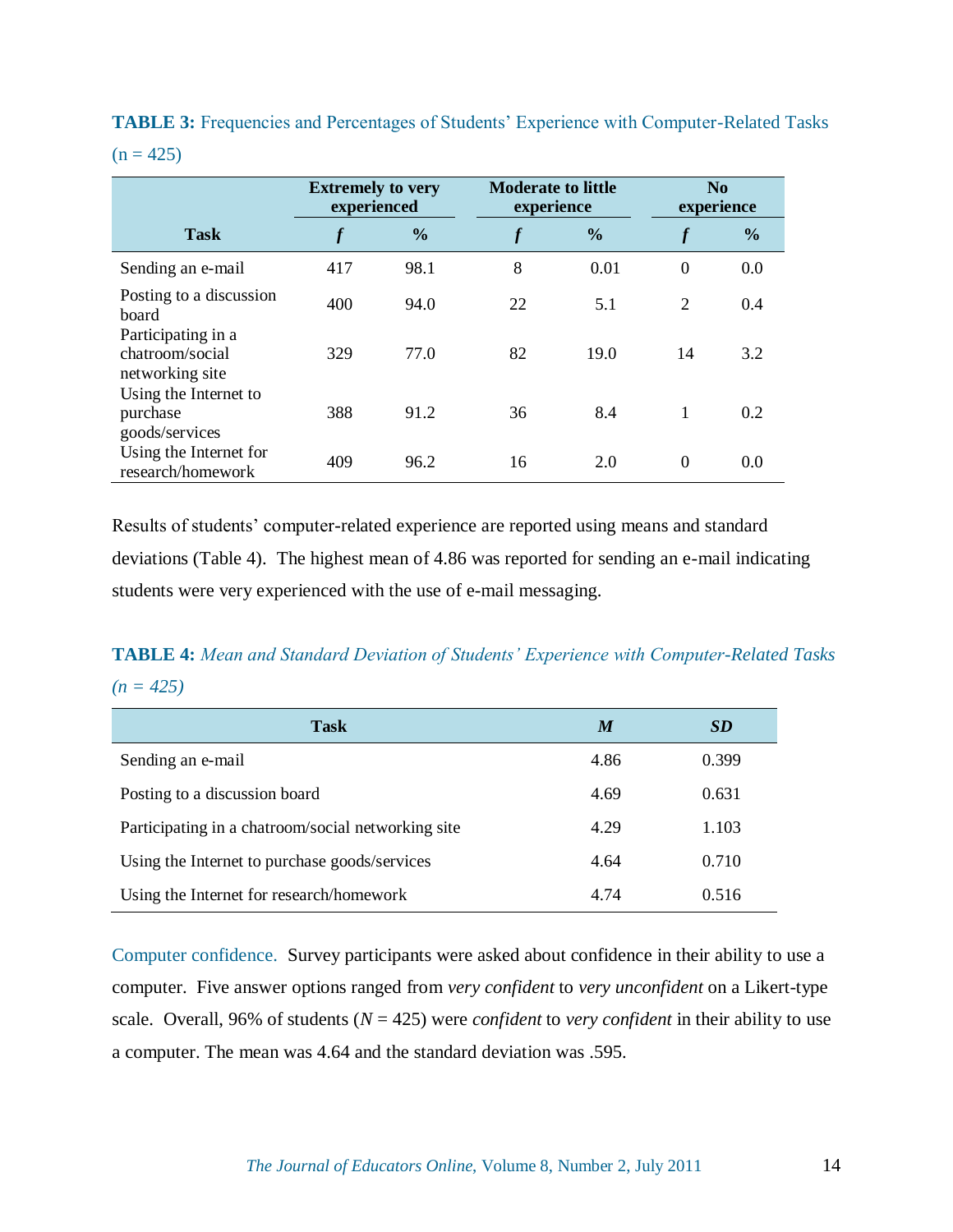A summary of the data collected and results determined are provided in the order of the research questions. Results of the descriptive statistics and significant inferential analyses are illustrated in table and narrative format.

Research Question 1. The first research question addressed in this study was, "How do online" library resources satisfy virtual patrons?" Results indicate students were generally *neutral* to *very satisfied* with the university's online library resources (Figure 1). Five answer options on a Likert-type scale ranged from *very satisfied* to *very dissatisfied*.



**FIGURE 1:** Percentage of satisfaction with online library resources.

Mean satisfaction for the various resources ranged from 3.67 to 4.14 indicating students were satisfied with the library's online resources. All online library resources shown in the survey instrument were collapsed to create one resources group for further data analysis. The mean and standard deviation of the collapsed resources group was  $M = 3.87$ ,  $SD = .567$ ,  $(n = 185)$ indicating students were satisfied with the library's online resources.

Research Question 2. The second research question addressed in this study was, "How do online library services satisfy virtual patrons?" Results indicate that students were *neutral* to *very*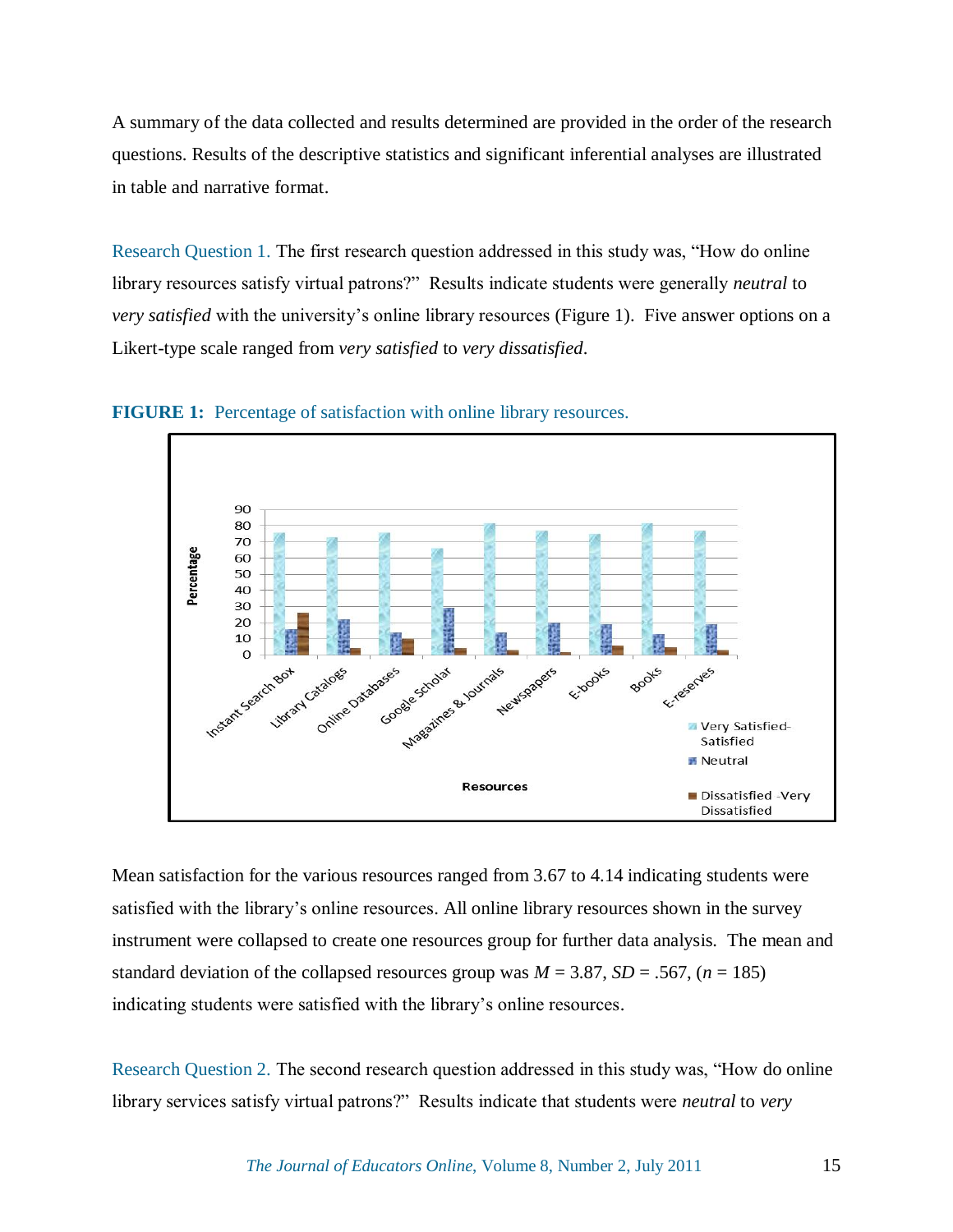*satisfied* with the university's online library services (Figure 2). Frequencies and percentages are provided as an overview of students' satisfaction.

![](_page_15_Figure_1.jpeg)

**FIGURE 2:** Percentage of satisfaction with online library services

Students' mean satisfaction with the online library services ranged from 3.86 to 4.19 indicating they were satisfied. All online library services were collapsed to create one online library services group resulting in a mean of  $3.88$  and standard deviation of .605 ( $n = 105$ ) again indicating that students were satisfied.

Results of students' mean satisfaction with the library's online services indicated students were generally satisfied. Students' satisfaction is reported with individual online library services and through data analyzed in the collapsed online library services group.

Research Question 3.Students' demographic characteristics were analyzed to determine if any contributed to satisfaction with the university's online library resources. Tests of analysis of variance (ANOVA) were conducted with the following demographic factors: (a) age group, (b) gender, (c) employment status, (d) achieved educational level, (e) student status, (f) number of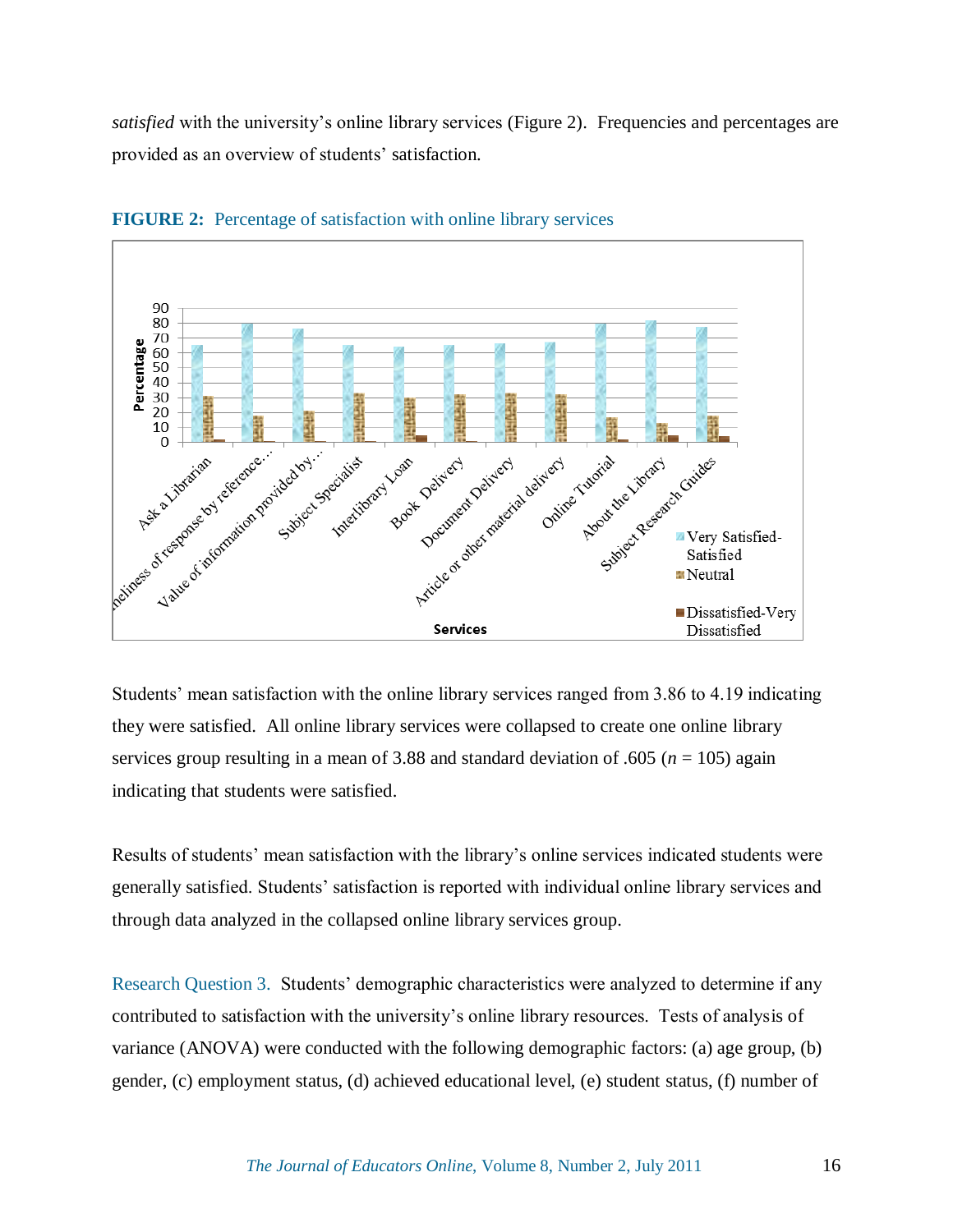credit hours enrolled, and (g) field of study. Correlation analyses were conducted with the computer experience variable.

*Age group.* Student age groups were aggregated into three categories for data analyses: (a) 17 to 25, (b) 26 to 40, and (c) 41 and older. An ANOVA was conducted to determine if age influenced virtual patron satisfaction with the online library resources. A significant difference was indicated,  $F(2, 176) = 3.604$ ,  $p < .05$ . A post hoc test of least significant differences was conducted to determine that students in the 17 to 25 age group were significantly ( $p < .05$ ) more satisfied with the online library resources followed by students in the 26 to 40 and 41 and older groups.

*Gender.* An independent samples *t* test was conducted to determine if gender influenced virtual patrons' satisfaction with the library's online resources. Results indicate females are significantly more satisfied with the online library resources than males,  $t(177) = -2.766$ ,  $p < .05$ (Table 5).

| <b>Gender</b> | $\boldsymbol{n}$ | M    | SD   |
|---------------|------------------|------|------|
| Male          | 56               | 3.70 | .594 |
| Female        | 123              | 3.95 | .542 |

#### **TABLE 5:** Gender and Satisfaction with Online Library Resources

*Note.* The smaller total respondents figure reflects the number of online resources students had not used.

*Employment status.*An ANOVA was conducted to determine if students' employment status influenced satisfaction with the library's online services. There was no significant difference. *Student status.* No significant differences were related to students' academic status and the library's online resources**.** However, once the student status categories were collapsed into two groups (undergraduate and graduate) significant differences were indicated following an independent samples *t* test. Undergraduate students are significantly more satisfied than graduate students with the online library resources,  $t(175) = 2.046$ ,  $p = .042$ . *Number of enrolled credit hours.* **Students indicated enrollment in credit hours from (a) 0-3, (b)** 4-6, (c) 7-11, or (d) 12 or more. No significant differences in enrolled credit hours and satisfaction with the library's online resources were found.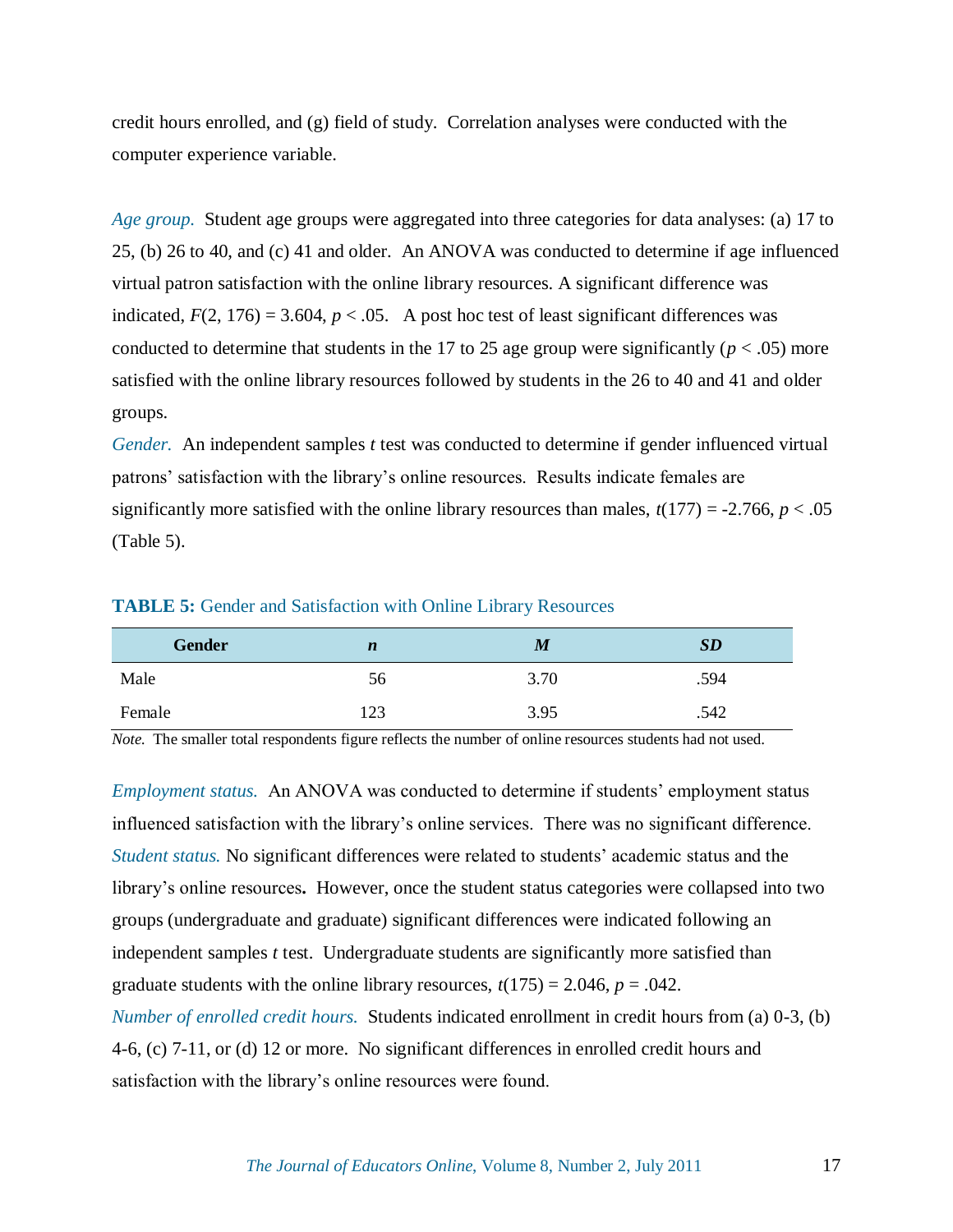*Field of study.* In the Virtual Patron Library Survey 422 students indicated their major program of study from a drop down list of 58 choices. The largest *N* for any one program of study was only 36; therefore, majors were collapsed into three broad categories of study. Field of study data were grouped by (a) arts and sciences, (b) business, and (c) professional studies to provide meaningful data for analysis. Categories were established consistent with the university's colleges. No significant differences for field of study were found.

*Computer experience.*Items in the computer experience questions were interval data and collapsed into a computer experience group for analysis. A Pearson's *r* was conducted to determine if any correlation existed between students' computer experience and satisfaction with the library's online resources. Results indicate a significant correlation between students' computer experience and satisfaction with online library resources:  $r(180) = 0.252$ ,  $p < 0.01$  (Table 6).

| Group               |                 | <b>Resources</b> | <b>Computer experience</b> |
|---------------------|-----------------|------------------|----------------------------|
| Resources           | Pearson $r$     |                  | .252                       |
|                     | Sig. (2-tailed) |                  | p < .05                    |
|                     | N               | 185              | 180                        |
| Computer experience | Pearson r       | .252             | 1                          |
|                     | Sig. (2-tailed) | p < .05          |                            |
|                     | n               | 180              | 425                        |

**TABLE 6:** Correlation of Computer Experience and Satisfaction with Online Library Resources

Note*.* Correlation is significant at the .05 level (2-tailed).

Regression analysis indicates 6.3% of the variance in satisfaction with the online library resources is accounted for by students' computer experience. Results indicate a significant correlation between satisfaction with the library's online resources and student's computer experience (Table 7).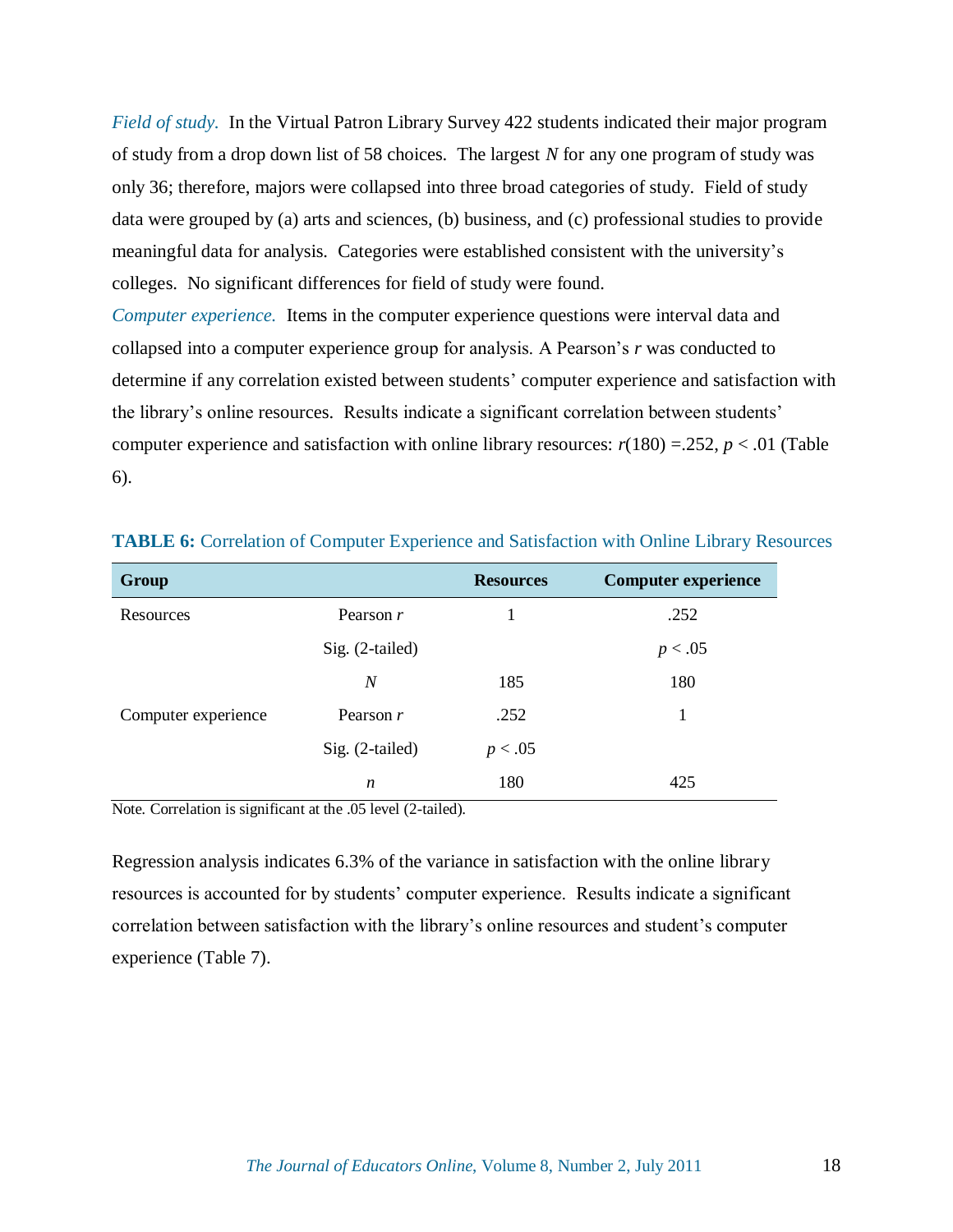|      |                  |      |          |                       | <b>Change Statistics</b> |        |     |     |
|------|------------------|------|----------|-----------------------|--------------------------|--------|-----|-----|
| Mode | $\boldsymbol{v}$ |      | Adjusted | SE of the<br>estimate | change                   | change | df1 | df2 |
|      | .252             | .063 | .058     | .55117                | .063                     | 12.029 |     | 178 |

| <b>TABLE 7:</b> Regression Analysis of Computer Experience Group and Online Resources Group |  |  |  |
|---------------------------------------------------------------------------------------------|--|--|--|
|                                                                                             |  |  |  |

Analysis of variance, independent samples *t* tests, and correlation and regression analyses were conducted to determine if any demographic factors influenced students' satisfaction with the library's online resources. Results indicate age, gender, student status, and computer experience influenced students' satisfaction with the library's online resources.

Research Question 4.To determine which demographic factors influenced virtual patrons' satisfaction with the library's online services, additional analyses of variance were conducted on the collapsed services subscale. No significant differences were found for age group, gender, employment status, student status, number of enrolled credit hours, or field of study.

Students' satisfaction with the library's online services is significantly correlated with their computer experience. Results of a Pearson's correlation test,  $r(102) = .269$ ,  $p < .01$  illustrate the significance with the computer experience group and the services subscale (Table 8). Results indicate students with more reported computer experience are also more satisfied with the library's online services.

| Group                           |                 | <b>Computer experience Services</b> |         |
|---------------------------------|-----------------|-------------------------------------|---------|
| Computer experience Pearson $r$ |                 |                                     | .269    |
|                                 | Sig. (2-tailed) |                                     | p < .05 |
|                                 | N               | 425                                 | 102     |
| <b>Services</b>                 | Pearson r       | .269                                |         |
|                                 | Sig. (2-tailed) | p < .05                             |         |
|                                 | N               | 102                                 | 105     |

**TABLE 8:** Correlation of Computer Experience and Satisfaction with Online Library Services

Note. Correlation is significant at the .05 level (2-tailed).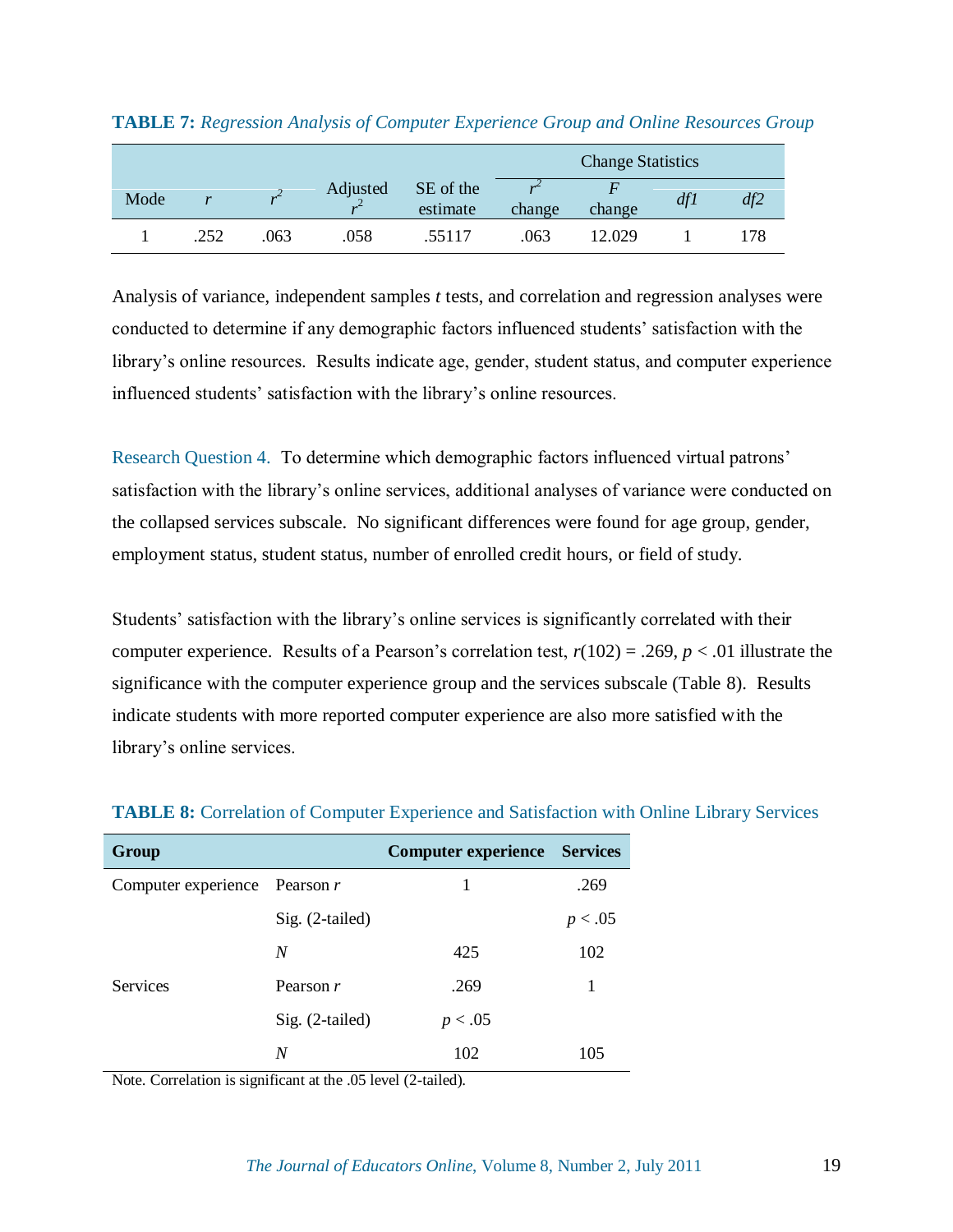Variance in satisfaction with online library services for computer experience is 7.2% (Table 9). Results indicate a correlation in satisfaction with the online library services and students' computer experience.

| <b>TABLE 9:</b> Regression Analysis of Computer Experience Group and Online Services Group |  |
|--------------------------------------------------------------------------------------------|--|
|                                                                                            |  |

|             |               |      |                                                                 | <b>Change statistics</b> |       |  |     |
|-------------|---------------|------|-----------------------------------------------------------------|--------------------------|-------|--|-----|
| <b>Mode</b> |               |      | $r$ $r^2$ Adjusted $r^2$ SE of the estimate change F change df1 |                          |       |  | df2 |
|             | $.269$ $.072$ | .063 | .57325                                                          | (172)                    | 7.790 |  |     |

Analyses of variance, independent samples *t* tests, and correlation and regression analyses were conducted to determine if any demographic factors influenced students' satisfaction with the library's online services. Results indicate no significance for age group, gender, employment status, educational level, student status, number of enrolled credit hours, or field of study. Significant results were found for students' computer experience.

## **Additional Data**

Several additional questions were addressed in the survey to provide an overall picture of students' satisfaction with the services and resources available through the university's online library. Two of these questions were multiple choice and two were open-ended questions. The results of these questions are provided.

Overall adequacy and equivalency. Students were asked two questions regarding the overall adequacy of the online library and its equivalency to the campus library. Descriptive statistics were used to calculate the results (Table 10). The majority (88.3%) of students' needs are met by the online library's resources and services. Sixty-four percent of the participants feel the university's online library resources and services are equivalent to those available on campus. Nearly one fifth (17.5%) of the survey participants had never visited the campus library.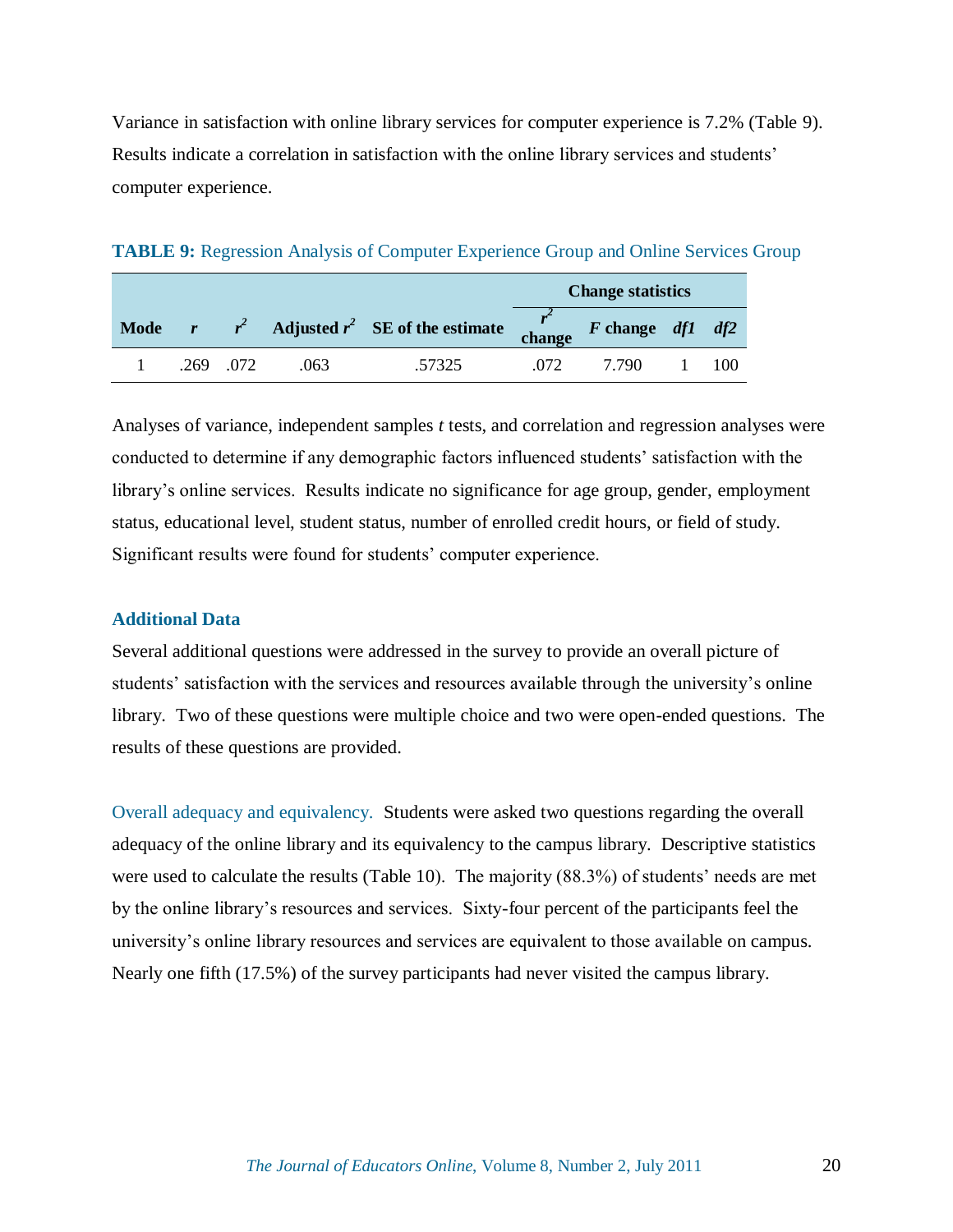|                                                                                                                         | $\boldsymbol{f}$ |                |                                              | Valid %    |                |                                              |
|-------------------------------------------------------------------------------------------------------------------------|------------------|----------------|----------------------------------------------|------------|----------------|----------------------------------------------|
| <b>Question</b>                                                                                                         | Yes              | N <sub>0</sub> | <b>Never</b><br>visited<br>campus<br>library | <b>Yes</b> | N <sub>0</sub> | <b>Never</b><br>visited<br>campus<br>library |
| Overall, do you feel that<br>the online library<br>resources and services are<br>adequate to support your<br>needs?     | 378              | 50             |                                              | 88.3       | 11.7           |                                              |
| Overall, do you feel the<br>online library resources<br>and services are equivalent<br>to those available on<br>campus? | 274              | 79             | 75                                           | 64.0       | 18.5           | 17.5                                         |
| Removing data from<br>students who had not<br>visited the campus library                                                | 274              | 79             |                                              | 77.0       | 22.0           |                                              |

**TABLE 10:** Overall Adequacy and Equivalency of Online library Resources and Services

Analysis of narrative responses.Slightly more than half (218) of the students who took the survey responded to the optional open-ended question, "How may the library better serve online learners?" Three major themes emerged following analysis of students' comments: (a) ease of use, (b) access to materials, and (c) awareness of the online library. Representative student comments regarding ease of use centered around navigability of the library's website, using the online databases, and search engines. Verbatim comments regarding ease of use included:

- Sometimes I have trouble selecting search options because I don't understand what kind of information should be entered.
- Some of the sources can be confusing. For example, when recently trying to use an online database, I had trouble and could not figure out how to open and view the actual article I was attempting to use.
- Create a more friendly website that is easier to navigate.

Second in frequency were student comments about access to online materials. Comments were made regarding the need for more databases and access to course specific journals. Verbatim comments included: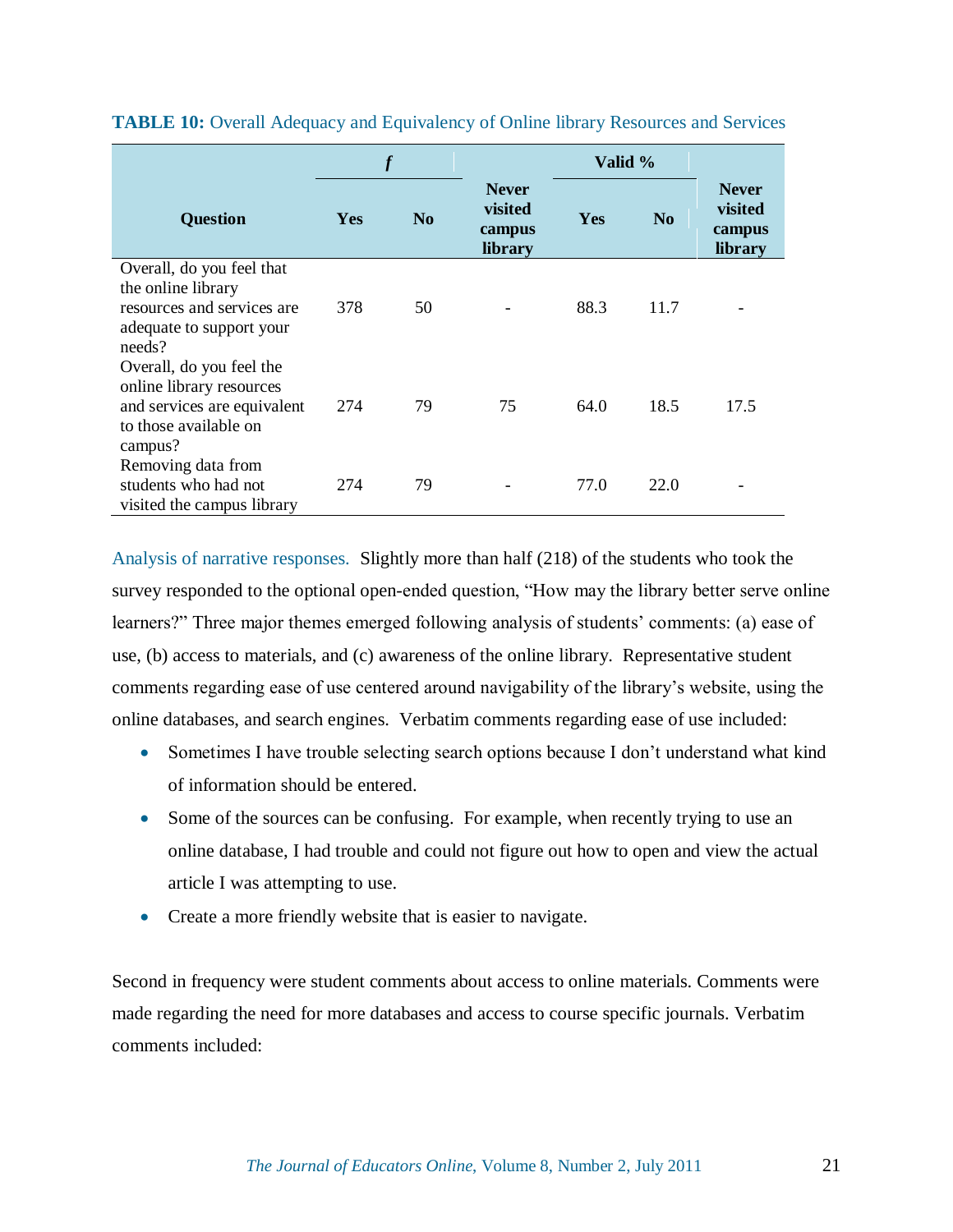- The only problem I ever have is trying to find scholarly nursing peer reviewed articles pertaining to what I need.
- More online books would always be great.
- Have a wider variety of books and research papers online.

And finally, students commented about the need for more advertising about the library. Comments regarding library awareness included:

- Better advirtise [*sic*] services, I don't know of anything the library does.
- Increased awareness of online resources.
- Promote and market this info. Would be use [*sic*] if people knew about it.

In response to the second optional narrative question, "What additional library resources/services should be available online?" 172 students offered their ideas.

The majority of students' comments were requests for more access to e-books and journals. For example,

- More recent articles from major magazines or journals.
- Maybe more e-books since the physical library is not open 24/7.
- More online journals and newspapers.

Overall student comments reflected the need to have a more user friendly online library website and the ability to find needed articles and journals. Students also want a greater variety of ebooks to eliminate going to the physical library for research. Many students were also not aware of the resources and services offered by the online library.

## **Discussion**

The concept of the university library has evolved in conjunction with the development of technology and mobile methods of communication. Accordingly, student use of the academic library continues to be dynamic (DeRosa et al., 2006; Kolowich, 2009; Kuh & Gonyea, 2003). The academic library may be a place to meet, a toolbar, a set of online services or a link in a learning management system (Dempsey, 2009). The findings from this survey of virtual patrons'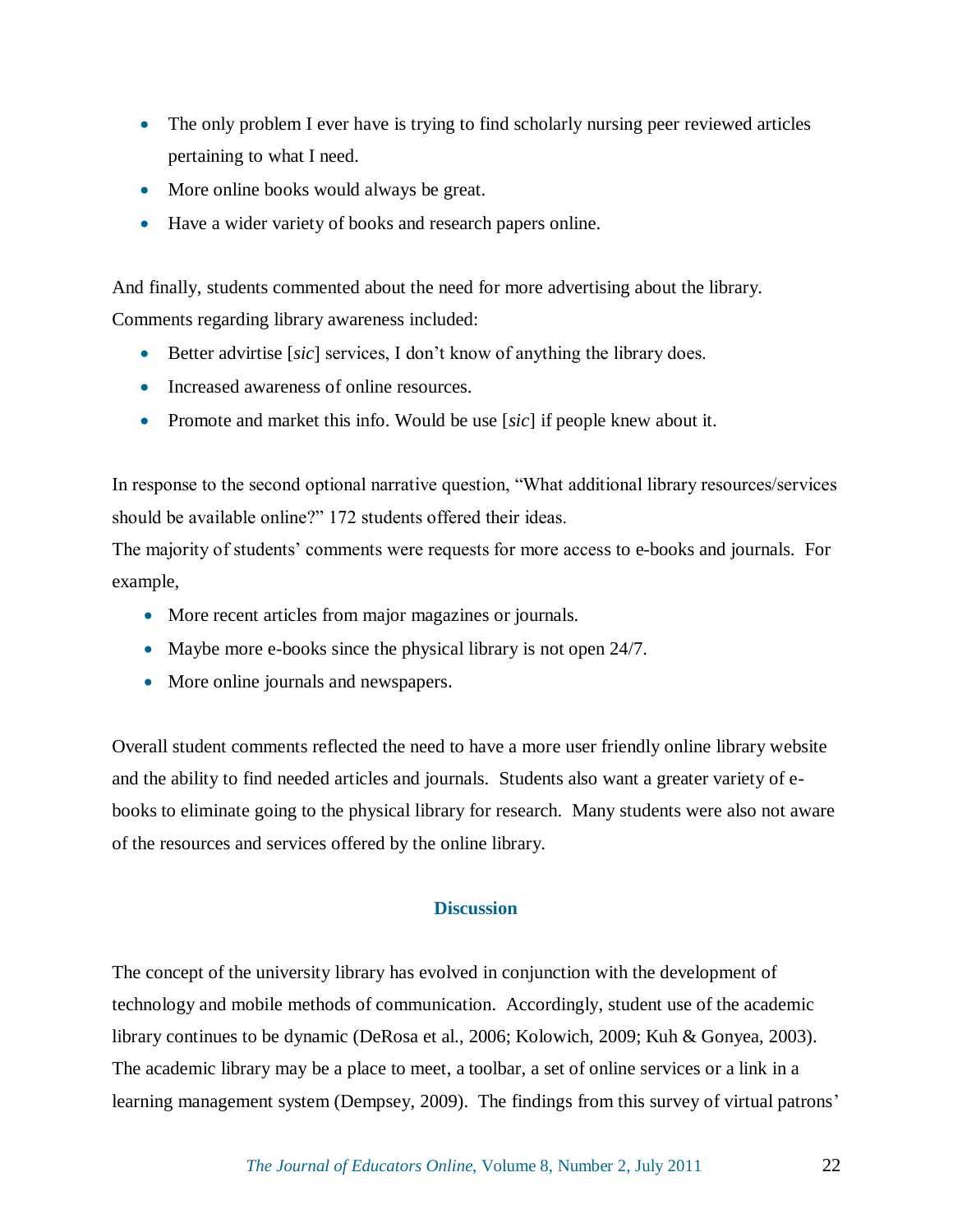satisfaction with a university's online library reflect the need for ongoing dialogue with online learners.

#### **Research Question 1: How do Online Library Resources Satisfy Virtual Patrons?**

Students' general satisfaction with the resources found online at the university library is consistent with Blackman's (2003) findings from a survey of students in Regents Online Degree Programs. Similarly, in a report to the Online Computer Library Center, DeRosa et al. (2006) found 72% of college students agreed that the library's collection and content met their needs. Most students had used the library catalogs, online databases, books and the instant search box located on the library's home page. Use and familiarity with a digital library results in satisfaction if students are able to successfully navigate their way to needed resources (Koohang, 2004). The findings of this study provide additional evidence that ease of use and usefulness are indicators of satisfaction with an information system. However, given the frequency of resources students had not yet accessed reveals improvements to navigability may be indicated.

#### **Research Question 2: How do Online Library Services Satisfy Virtual Patrons?**

The results of overall satisfaction with the library's online services agree with Blackman's (2003) and Brandt's (2008) survey findings and are also consistent with DeRosa et al.'s (2006) report to the Online Computer Library Center. Blackman's results indicated participants were *neutral* to *satisfied* with the services available through their distance library. Brandt reported 80% of students were *satisfied* or *extremely satisfied* (17.3%) with the university libraries' quality of service. In DeRosa et al.'s report, 75% of college students *agreed* or *completely agreed* that their library's services met their needs.

Students' use and satisfaction (56% were *satisfied* to *very satisfied*) with the online tutorials indicate a need for simplicity for navigation to the library's online services. DeRosa et al.'s (2006) findings are consistent in that students cited ease of use and convenience as reasons for choosing a searching tool to find information. An interesting finding is that while nearly all of the students surveyed were enrolled in an online course, only 26% had used the Ask a Librarian chat service available online. One reason for this may be that the chat service is only available Monday through Friday from 8:00 am-4:00 pm.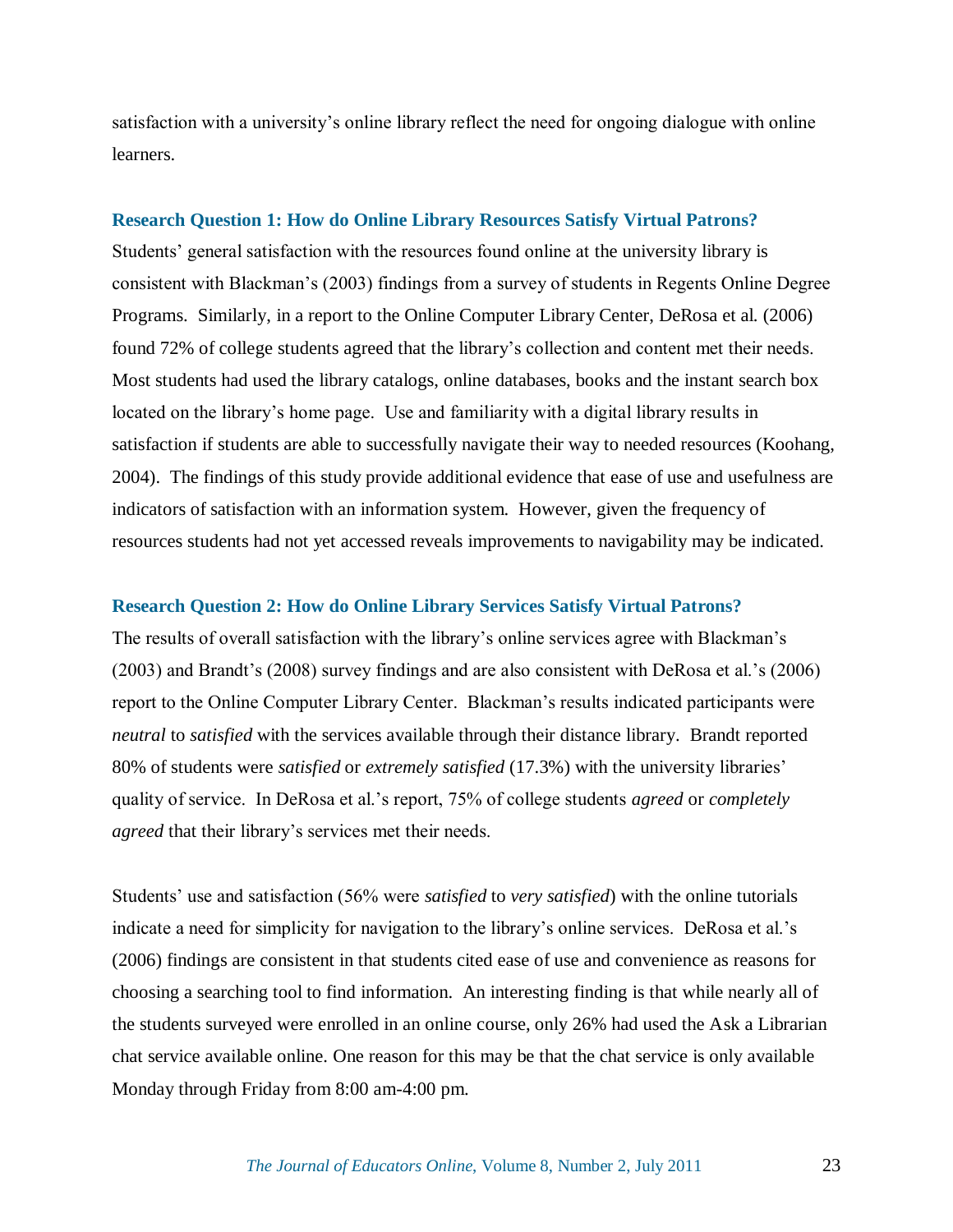The majority of students had viewed the About the Library services link which provides information about hours, online tutorials, and subject specialist contacts; however, less than 38% of students had ever used the subject specialist service. Fewer than half had used the interlibrary loan service indicating a need for making students aware of this service. Additionally, use of similar delivery services—book, document and article delivery—were also reported by fewer than half of the survey participants. Students' lack of awareness of services is consistent with students' narrative responses regarding ways the library may better serve online learners. Many students' comments revealed they were not aware of the online library services listed on the survey. Lack of awareness of online library services is consistent with DeRosa et al.'s (2006) findings which indicated students did not use the online library because they did not know the website existed. Findings from this study are also consistent with Nicholas and Tomeo's (2005) study of library websites which indicated that simply providing online resources and services is insufficient. Making students aware of the services which are available and providing instruction on the use of those services is also necessary.

## **Research Question 3: How do Demographic Factors Influence Virtual Patron Satisfaction with the Resources provided by the Online Library?**

Students in the 17-25 age category were found to be significantly more satisfied with the online library resources than their peers in other age groups. This finding is in contrast to Blackman (2003) who compared age and satisfaction with distance library resources. Blackman found no significant difference for age groups when investigating satisfaction with online library resources. The current study's findings also contrast to Koohang (2004) who explored perceptions toward the use of the digital library. Koohang found no significant difference for age. Results from this study are also consistent with the research on attitudes towards using the Internet. Porter and Donthu (2006) found younger ages correlated positively with perceived ease of use and usefulness. However, applying the TAM, users who are adopters of technology and find information systems easy to use and useful also find acceptance or satisfaction with technology.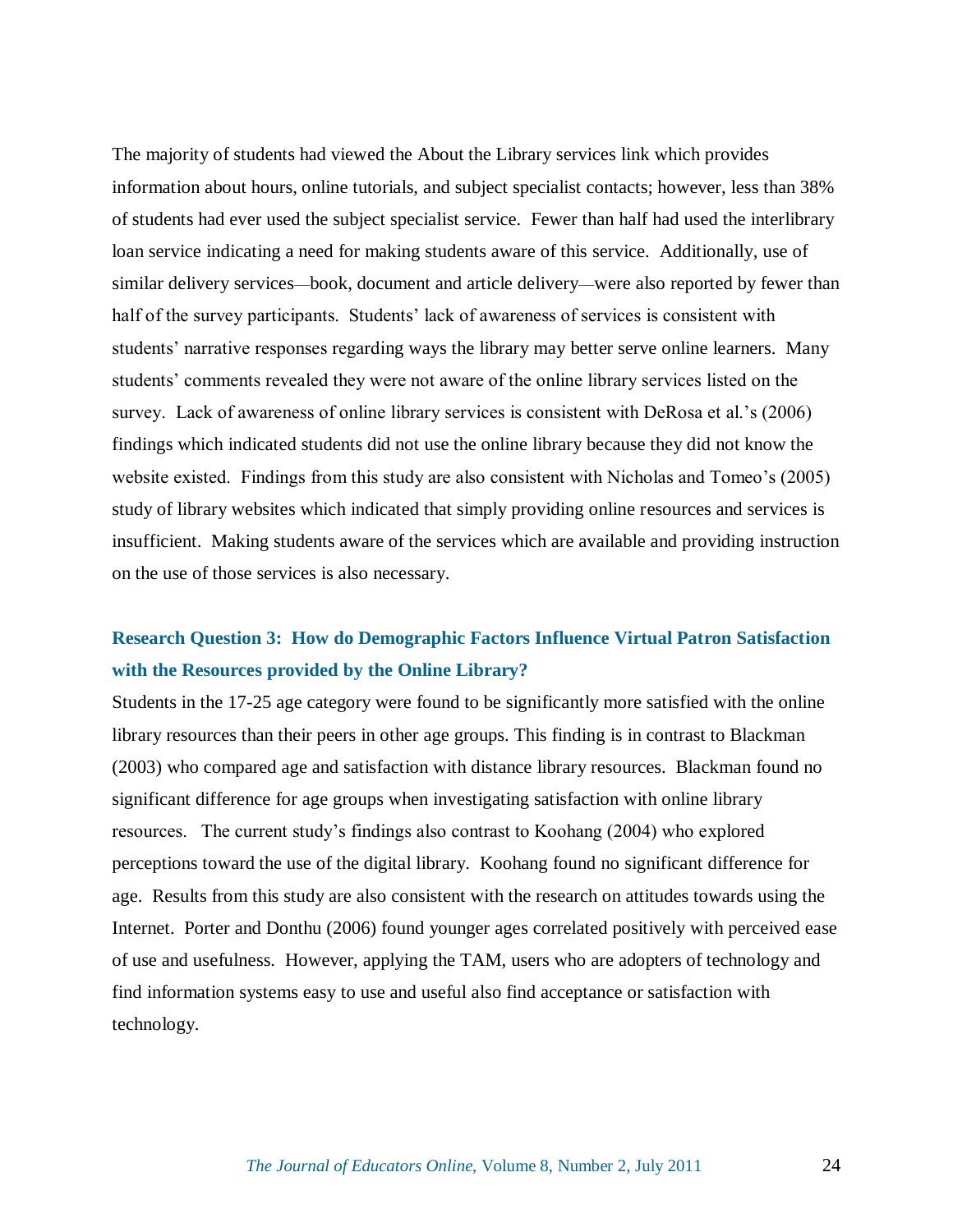Female survey participants were significantly more satisfied than their male counterparts with the library's online resources. This finding is in contrast to Blackman (2003) who found no significance for gender and satisfaction with online library resources, but is consistent with the findings of Koohang (2004). Koohang found a significant difference in gender; however, his results indicate males scored higher on their perceptions toward use of the digital library. Females represented nearly 70% of those who participated in the Virtual Patron Library Survey which may have contributed to the gender difference.

Analysis of variance with the seven categories of student status and satisfaction with the library's online resources revealed no significant differences. However, following the collapse of student status categories into two groups—undergraduate and graduate—results of an independent samples *t* test indicated undergraduate students were significantly more satisfied than graduate students with the online library resources. This finding is in alignment with Blackman (2003) who found freshman were significantly more satisfied with the distance library than students in other academic status groups.

Students' reported computer experience with several computer-related tasks correlated positively with their satisfaction with the library's online resources. This finding is consistent with other studies related to computer experience and the use of digital information systems (Koohang, 2004; Koohang & Ondracek, 2005; Park et al., 2009; Sahin & Shelley, 2008). Conversely, the results are in contrast to Blackman (2003) who found no significant difference for computer experience and student satisfaction with a digital library.

Demographic factors influenced virtual patrons' satisfaction with the library's online resources. The youngest age group (17-25), females, students who had completed up to and including a Bachelor's degree, and undergraduate students all were found to be significantly more satisfied than other demographic groups with the library's online resources. Students who rated themselves as more experienced with computer-related tasks were also found to be significantly more satisfied with the library's online resources than those with limited experience.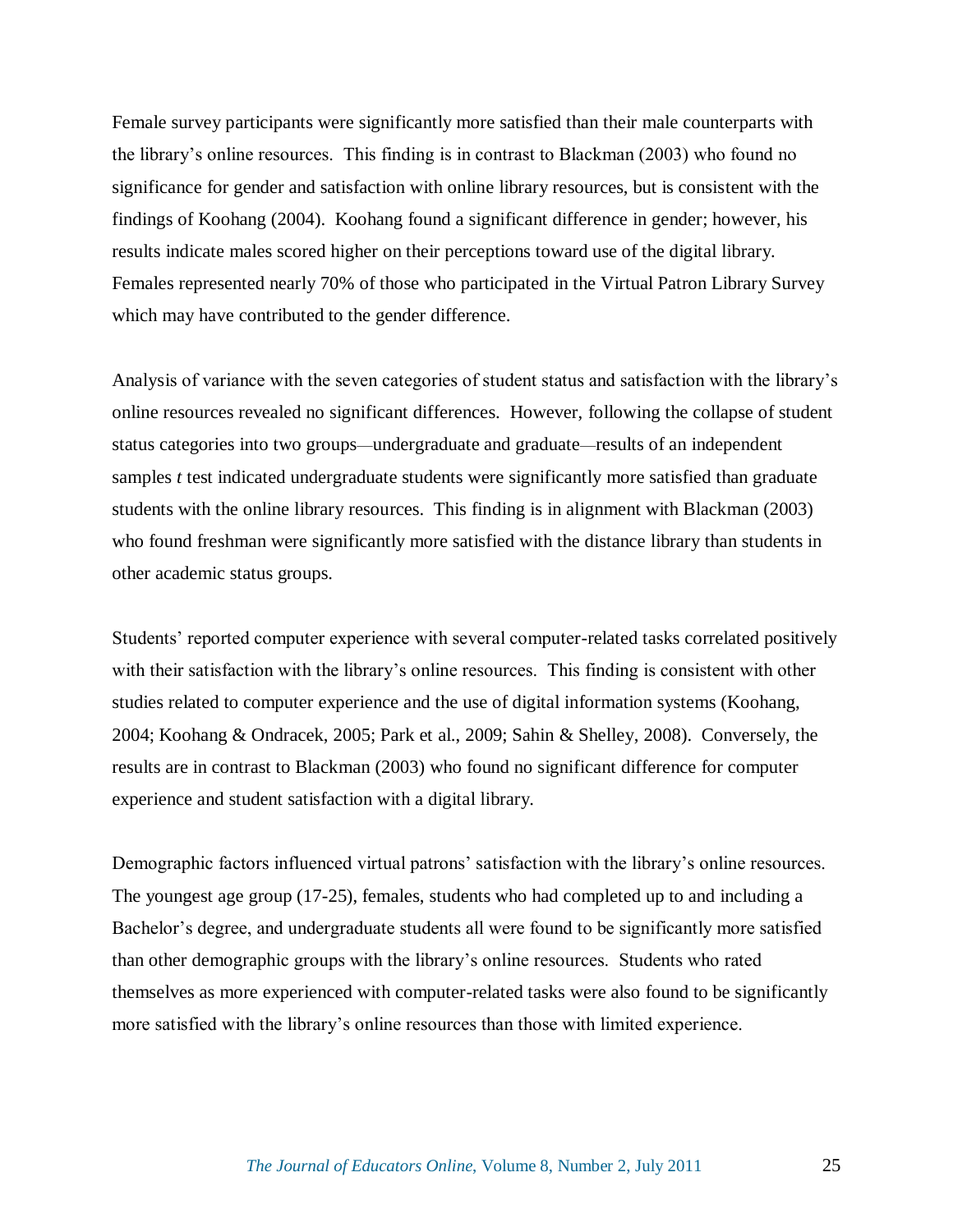Findings indicate students older than 25, males, and students in graduate programs may be less aware of the library's online resources. These same students may also face challenges with navigability of the library's website as indicated by student's narrative comments. Consistent with the TAM, students who reported more computer experience also found more satisfaction with the library's online resources indicating ease of use and usability of the system result in greater satisfaction.

## **Research Question 4: How do Demographic Factors Influence Virtual Patron Satisfaction with the Services provided by the Online library?**

The lack of significant results for age, gender, employment status, field of study, student status, and number of enrolled credit hours could be a factor of the low number of collective responses in the collapsed services group ( $n = 105$ ). The small *n* is a reflection of the larger numbers of *haven't used* items students reported from among the 11 online library services. Students may not have used these services because they were not aware of their availability as an online library service. However, the overall mean of 3.88 for the services group reflects student satisfaction for the items they have used.

A positive correlation for computer experience and student satisfaction is consistent with Park et al.'s (2009) research on perceived ease of use as a predictor of usage of a digital library system and with Davis' (1989) TAM. The positive correlation is also consistent with other research related to computer experience and the use of digital information systems (Koohang, 2004; Koohang & Ondracek, 2005; Sahin & Shelley, 2008).

Narrative comments submitted by survey participants identify areas for further research. The two open-ended questions were (a) How may the library better serve online learners? and (b) Which additional library resources/services should be available online?

## **Ease of Use**

While Online Tutorials were rated with a mean of 4.10 by survey respondents, many of their narrative comments on ways to improve the online library reflected the need for improvements to searching databases and finding articles. Similarly, following a survey of college students' use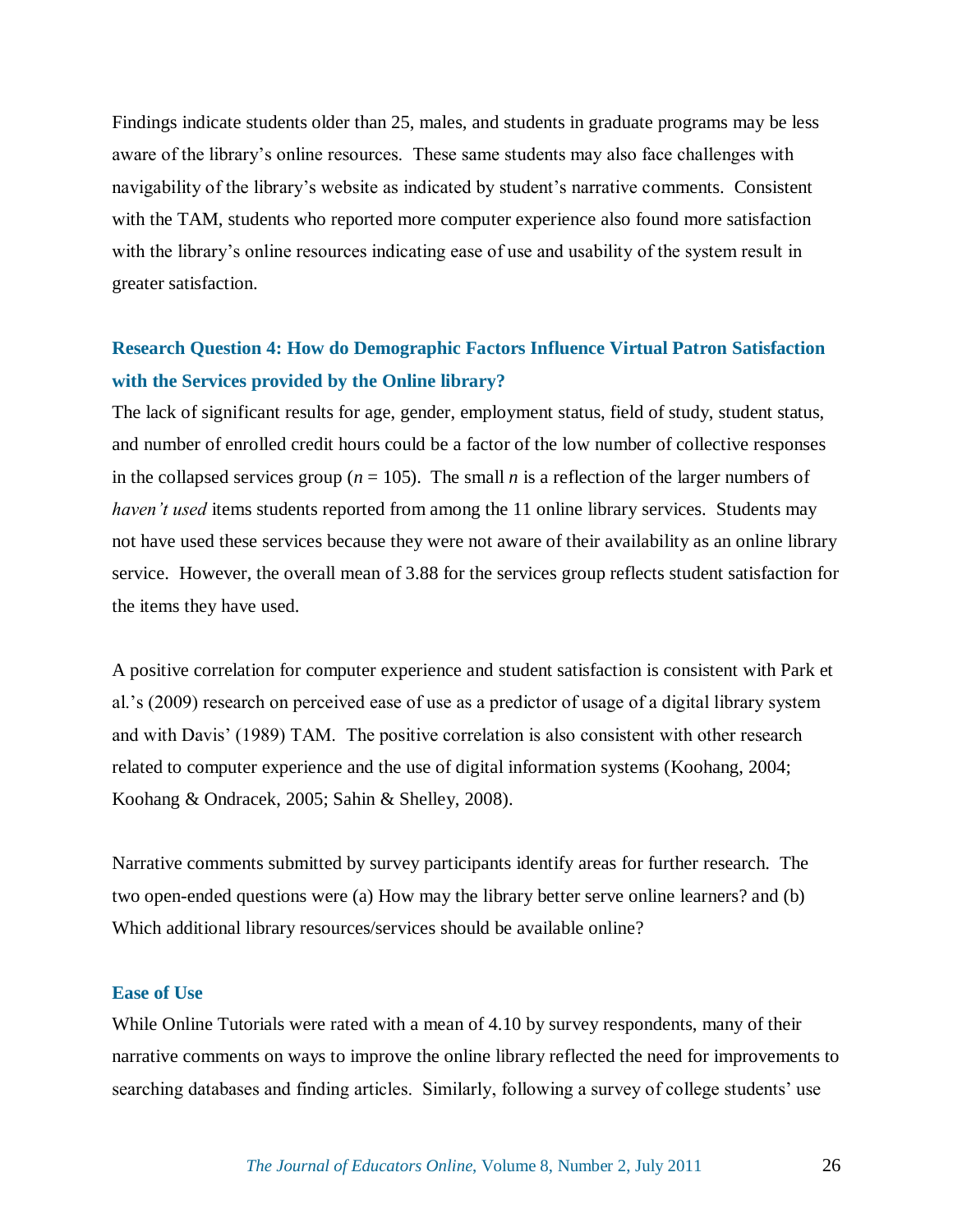of libraries, DeRosa et al. (2006) reported students had difficulty finding articles and also had issues with ease of use. Majors themes which emerged from analysis of the question which asked students how the online library could better serve online learners were (a) the need for more user friendly search options, (b) greater access to online materials, and (c) increased awareness of the online library's resources. Typical (verbatim) comments were:

- A better search tool when doing research. I have done research in the past and the search tool isn't very helpful.
- Sometimes I have trouble selecting search options because I don't understand what kind of information should be entered.
- Mainly just easier ways to get to full text articles.
- By making the instructions on how to use the campus library and the online library clearer, more students would feel comfortable using the library for research. Tutorials can be confusing, and very few teachers use class time to explain how to do research in the library.
- Create a more user friendly website that is easier to navigate.

Students' comments and the numbers of online items students had not used suggest consistency with the TAM (Davis, 1989). The need for easy navigability (ease of use) and successful searching (usefulness) is a reflection of satisfaction based on the TAM. Students may have been unable to utilize online resources and services because of difficulty using the website.

Finally, when students were asked about which additional resources and services the library should make available online, the two major items were the need for more journals and e-books. Online learners expect the library to provide resources which match the breadth of Google Scholar with the ease of an Internet search engine. The request for more e-books is consistent with the increasing popularity of e-readers.

## **Implications**

Significant findings and themes from students' narrative responses have direct implications for several stakeholders: students, faculty, administrators, and librarians. Each group may benefit from the findings presented.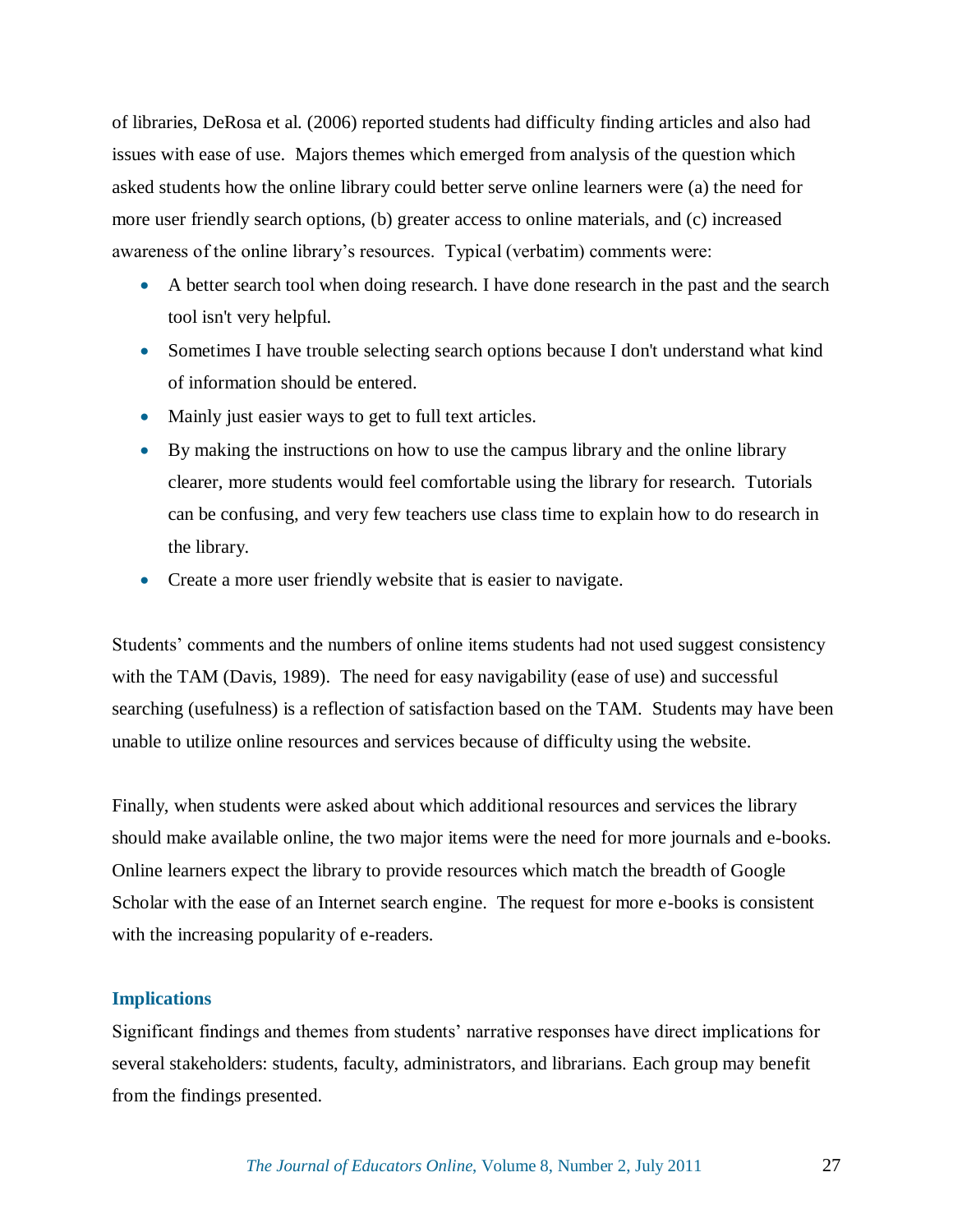Students.Several findings have direct implications for students' satisfaction with virtual libraries. Females were more satisfied than males with the online library resources. Findings from previous research and this study suggest students should seek out the resources provided by the online library. Also, those students with limited computer experience should participate in library-skills training available online. Online learning students should also participate in training to increase skills in the use of computer applications and online library resources. Faculty.Professors should regularly provide links and instructions to assist students in locating course relevant materials. In an essay on the role of librarians, Benton (2009) writes, "I have passed whole semesters without setting foot in the library, even as I urge and require my students to do so" (p. 3). In addition, Kuh and Gonyea  $(2003)$  write, "if institutions are serious about graduating information literate students they should require activities that give students practice and require them to demonstrate their competence in evaluating the quality of the information they use" (p. 268). Digital information literacy should not be assumed because a generation has grown up using the Internet and other technology. Comments from the current study corroborate this opinion.

Administrators.The administrators of institutional online libraries may benefit from considering the experience of the virtual patrons who participated in this study. The results of information gathered may help guide decisions on the purchasing of online resources, marketing the online library and the navigability of a library's website. Library administrators should consider innovative methods of linking virtual patrons to the library's online resources—from chat sessions to downloadable maps. Within the realm of adding more resources, however, administrators must also consider the skills needed to allow online users to find and use those materials.

In addition, stakeholders of the university library should regularly solicit student opinion on the ease of use and usefulness of the online library's resources and services. For example, at the study university the last LibQual survey—a comprehensive study designed to measure the quality of library services from students and staff—was conducted in 2004. With the continued rapid changes in communication and technology, a gap of more than 2 years in surveying students allows for a disconnect in administrators' knowledge of student satisfaction.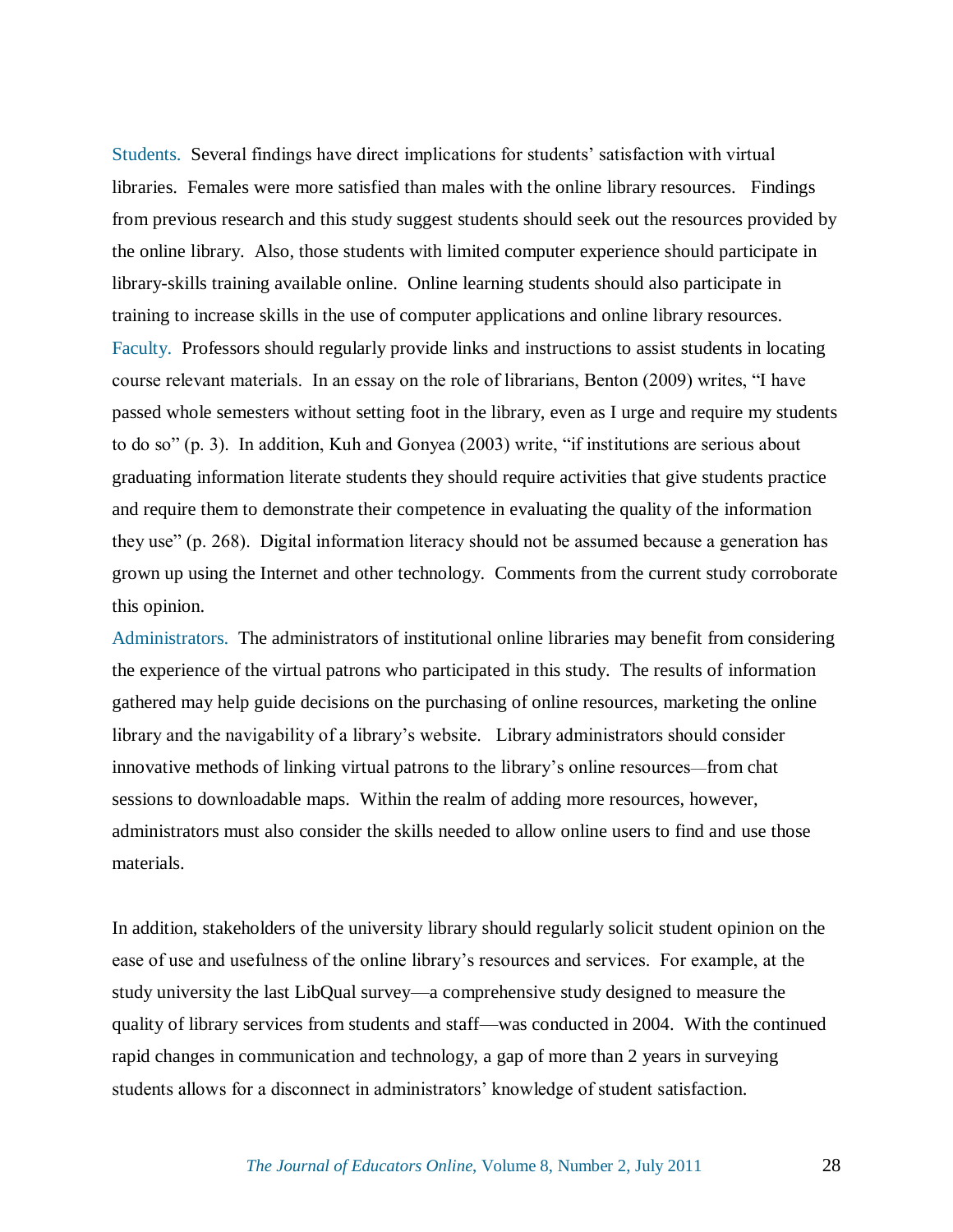Determining student satisfaction is one of the five pillars of quality—Learning Effectiveness, Scale, Access, Faculty Satisfaction, Student Satisfaction—in distance education as outlined by the Sloan Consortium (Moore, 2008).

Librarians.It may be helpful to online learners to have library-related resources linked to elearning courses. Embedded librarian programs provide student-focused services and a presence within the online learning environment which enhance student learning (Adolphus, 2009; Chesnut, Henderson, Schlipp & Zai, 2009). Student comments and the numbers of items students had not used reflect the need for this service.

Virtual patrons will also benefit from online libraries which provide real-time services to students working on research assignments outside of normal business hours. It is also necessary to provide those services to students via the technology which students are using. At some universities librarians are now answering reference questions with text messages (Miller, 2010).

Meeting the needs of those virtual patrons by providing easy to use and useful resources and services provides for a successful academic experience. It is imperative that library administrators understand the needs of their virtual patrons by consistently reaching out using a variety of current communication methods. Connecting users with resources seamlessly permits for a successful virtual library experience. In turn, student satisfaction is facilitated by a support service which meets expectations.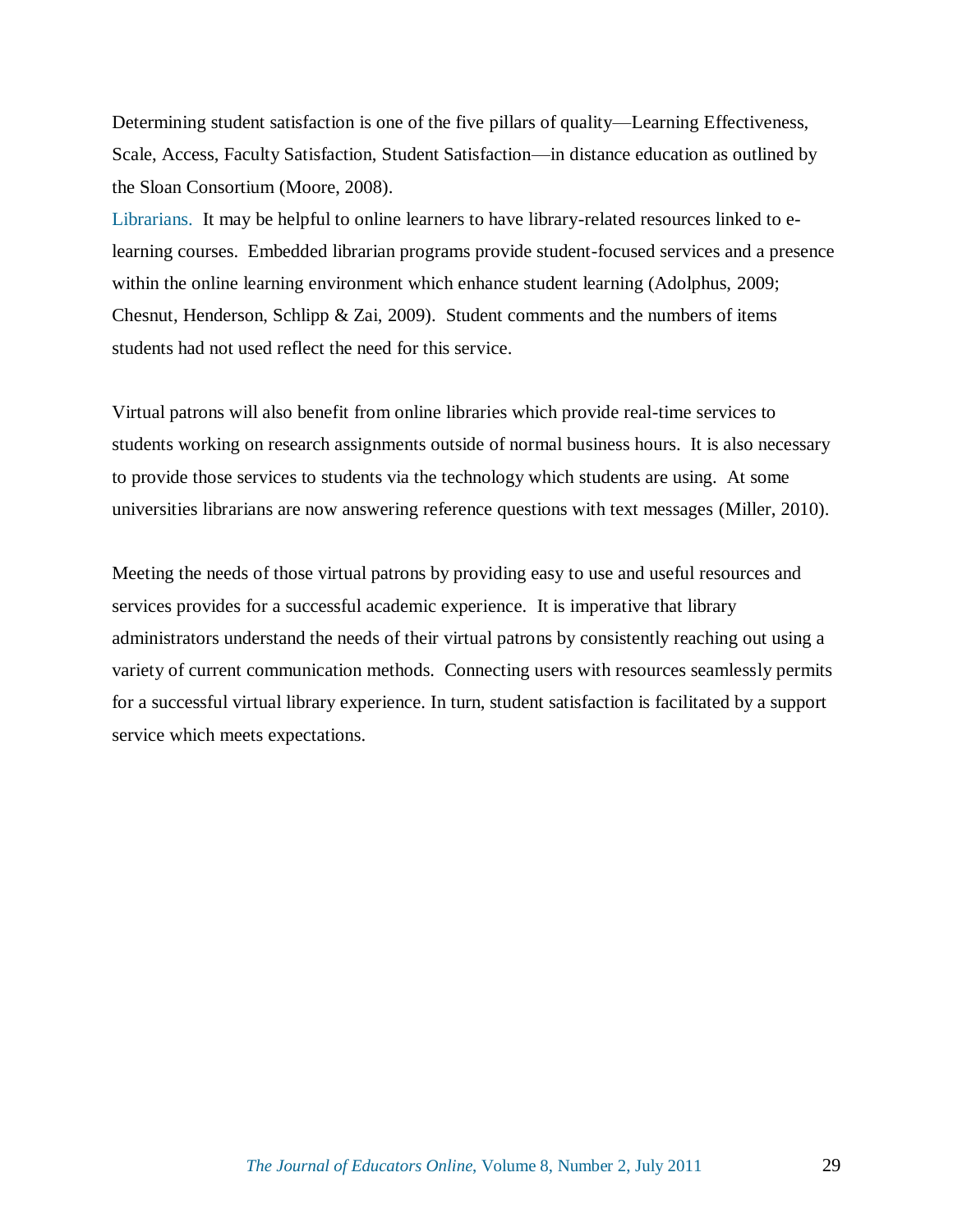## **References**

- Adolphus, M. (2009). Making the best use of VLEs. *Library & Information Update, 8*(3), 45-47. Retrieved from [http://www.cilip.org.uk/publications/updatemagazine](http://www.cilip.org.uk/‌publications/‌updatemagazine)
- Allen, I. E., & Seaman, J. (2008, November). *Staying the course: Online education in the United States.* Retrieved from Sloan Consortium website: [http://www.sloan](http://www.sloan-c.org/publications/view/index.asp)[c.org/publications/view/index.asp](http://www.sloan-c.org/publications/view/index.asp)
- Allen, M., & Dee, C. (2006). A survey of the usability of digital reference services on academic health science library websites. *Journal of Academic Librarianship, 32*, 69-78. Retrieved from [http://www.elsevier.com](http://www.elsevier.com/)
- Bandura, A. (1982). Self-efficacy mechanism in human agency. *American Psychologist, 37*, 122- 147. doi:10.1037/0003-066X.37.2.122
- Blackman, R. F. (2003). *A study of the perceptions and attitudes regarding library services available to students enrolled in online degree programs* (Doctoral dissertation). Available from ProQuest Dissertations database. (UMI No. 3126987)
- Brandt, S. A. (2008). *Information source selection of traditional and distance students* (Doctoral dissertation). Retrieved from [http://etd.fcla.edu/WF/WFE0000098/](http://etd.fcla.edu/‌WF/‌WFE0000098/‌Brandt_Sheila_Ann_200805_EdD.pdf) [Brandt\\_Sheila\\_Ann\\_200805\\_EdD.pdf](http://etd.fcla.edu/‌WF/‌WFE0000098/‌Brandt_Sheila_Ann_200805_EdD.pdf)
- Chesnut, M. T., Henderson, S. M., Schlipp, J., & Zai, R., III. (2009). Value-added library resources and services through Blackboard. *Kentucky Libraries, 73*(1), 6-12.
- Cheung, W., & Huang, W. (2005). Proposing a framework to assess Internet usage in university education: An empirical investigation from a student's perspective. *British Journal of Educational Technology, 36*, 237-253. Retrieved from [http://www.wiley.com/bw/](http://www.wiley.com/‌bw/‌journal.asp?ref=0007-1013) [journal.asp?ref=0007-1013](http://www.wiley.com/‌bw/‌journal.asp?ref=0007-1013)
- Creative Research Systems. (2009). *Sample size calculator.* Retrieved from Creative Research Systems website: [http://www.surveysystem.com/sscalc.htm#one](http://www.surveysystem.com/‌sscalc.htm#one)
- Davis, F. D. (1989). Perceived usefulness, perceived ease of use, and user acceptance of information technology. *MIS Quarterly, 13*, 319-339. Retrieved from [http://www.jstor.org/](http://www.jstor.org/‌stable/‌249008) [stable/249008](http://www.jstor.org/‌stable/‌249008)
- Davis, F. D., Bagozzi, R. P., & Warshaw, P. R. (1989). User acceptance of computer technology: A comparison of two theoretical models. *Management Science, 35*, 982-1003. Retrieved from [http://www.jstor.org/stable/2632151](http://www.jstor.org/‌stable/‌2632151)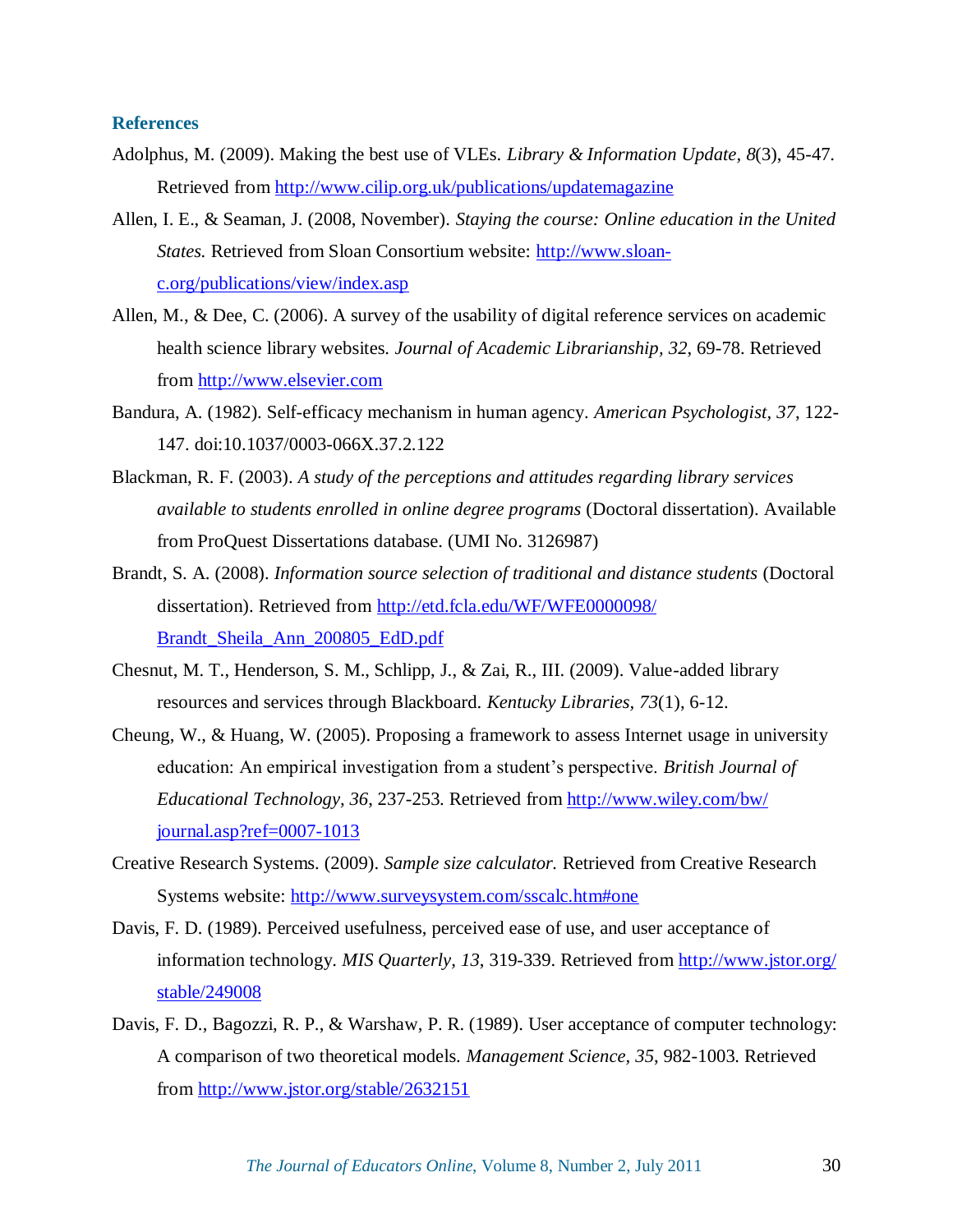- Dempsey, L. (2009). Always on: Libraries in a world of permanent connectivity. *First Monday, 14*, 1-5. Retrieved from [http://firstmonday.org/htbin/cgiwrap/bin/ojs/index.php/fm/article/](http://firstmonday.org/‌htbin/‌cgiwrap/‌bin/‌ojs/‌index.php/‌fm/‌article/‌view/‌2291/‌2070) [view/2291/2070](http://firstmonday.org/‌htbin/‌cgiwrap/‌bin/‌ojs/‌index.php/‌fm/‌article/‌view/‌2291/‌2070)
- De Rosa, C., Cantrell, J., Hawk, J., & Wilson, A. (2006). *College students' perceptions of libraries and information resources*. Retrieved from Online Computer Library Center website: [http://www.oclc.org/us/en/reports/perceptionscollege.htm](http://www.oclc.org/‌us/‌en/‌reports/‌perceptionscollege.htm)
- Dilevko, J., & Gottlieb, L. (2002). Print sources in an electronic age: A vital part of the research process for undergraduate students. *Journal of Academic Librarianship, 28*, 381-392.
- Dillman, D. A., & Bowker, D. A. (2001). *The web questionnaire challenge to survey methodologists*. Retrieved from Social and Economic Sciences Research Center, Washington State University website: [http://www.sesrc.wsu.edu/dillman/](http://www.sesrc.wsu.edu/‌dillman/‌zuma_paper_dillman_bowker.pdf) [zuma\\_paper\\_dillman\\_bowker.pdf](http://www.sesrc.wsu.edu/‌dillman/‌zuma_paper_dillman_bowker.pdf)
- Finley, R. (2009). SurveyMonkey.com [Internet software]. Portland, OR: Author.
- Gardner, S., & Eng, S. (2005). What students want: Generation Y and the changing function of the academic library. *Portal: Libraries and the Academy, 5*, 405-420. doi:10.1353/ pla.2005.0034
- Gliem, J. A., & Gliem, R. R. (2003, October 8). *Calculating, interpreting, and reporting Cronbach's alpha reliability coefficient for Likert-type scales.* Paper presented at the Midwest Research-to-Practice Conference in Adult, Continuing, and Community Education, Columbus, OH. Retrieved from https://scholarworks.iupui .edu/bitstream/ handle/1805/344/Gliem%20&%20Gliem .pdf?sequence=1
- Groves, R. M. (1989). *Survey errors and survey costs*. New York, NY: John Wiley & Sons.
- Hall-Ellis, S. D. (2006). Cataloging electronic resources and metadata: Employers' expectations as reflected in American libraries and AutoCAT, 2000-2005. *Journal of Education for Library and Information Science, 47*, 38-51. Retrieved from [http://vnweb.hwwilsonweb.com/hww/login.jhtml?\\_requestid=108885](http://vnweb.hwwilsonweb.com/‌hww/‌login.jhtml?_requestid=108885)
- Haya, G., Nygren, E., & Widmark, W. (2007). Metalib and Google Scholar: A user study. *Online Information Review, 30*, 365-375. Retrieved from [http://www.emeraldinsight.com/1468-](http://www.emeraldinsight.com/‌1468-4527.htm) [4527.htm](http://www.emeraldinsight.com/‌1468-4527.htm)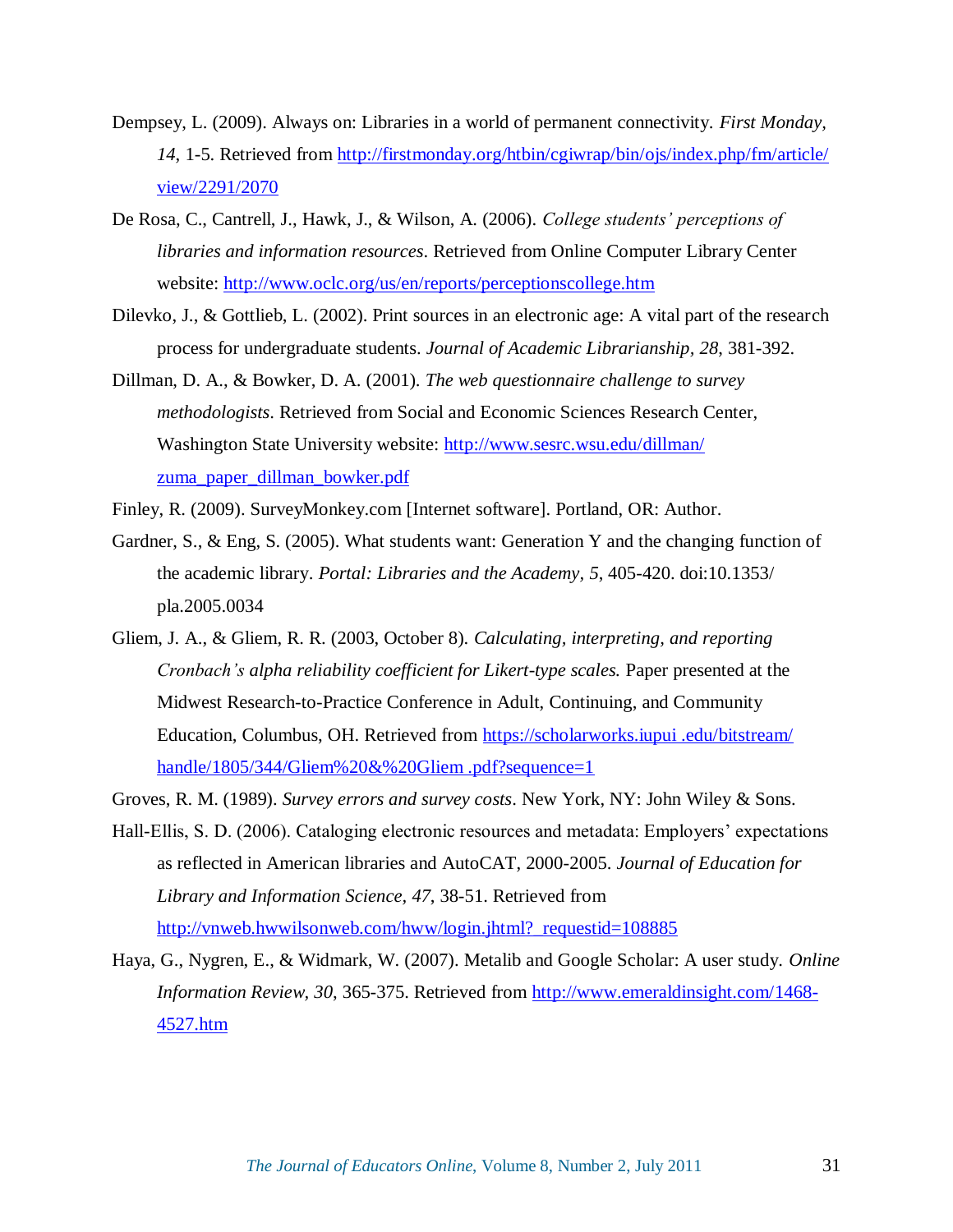- Johnson, K., Trabelsi, H., & Fabbro, E. (2008). Library support for e-learners: E-resources, eservices, and the human factors. In T. Anderson (Ed.), *The theory and practice of online learning* (2nd ed., pp. 397-418). Retrieved from [http://www.aupress.ca/index.php/books/](http://www.aupress.ca/‌index.php/‌books/‌120146) [120146](http://www.aupress.ca/‌index.php/‌books/‌120146)
- Kelley, K., & Orr, G. (2003). Trends in distant student use of electronic resources. *College and Research Libraries, 64*, 176-191. Retrieved from [http://www.ala.org/ala/mgrps/divs/acrl/](http://www.ala.org/‌ala/‌mgrps/‌divs/‌acrl/‌publications/‌crljournal/‌collegeresearch.cfm) [publications/crljournal/collegeresearch.cfm](http://www.ala.org/‌ala/‌mgrps/‌divs/‌acrl/‌publications/‌crljournal/‌collegeresearch.cfm)
- Kennedy, J. (2005). A collection development policy for digital information resources? *Australian Library Journal, 54*. Retrieved from [http://alianet.alia.org.au/publishing/alj/](http://alianet.alia.org.au/‌publishing/‌alj/‌54.3/‌full.text/‌kennedy.html) [54.3/full.text/kennedy.html](http://alianet.alia.org.au/‌publishing/‌alj/‌54.3/‌full.text/‌kennedy.html)
- Kolowich, S. (2009, November 6). *Bookless libraries?* Retrieved from <http://www..insidehighered.com/news/2009/11/06/library>
- Koohang, A. (2004). Students' perceptions toward use of the digital library in weekly web-based distance learning assignments portion of a hybrid programme. *British Journal of Educational Technology, 35*, 617-626. doi:10.1111/j.0007-1013 .2004.00418.x
- Koohang, A., & Ondracek, J. (2005). Users' views about the usability of digital libraries. *British Journal of Educational Technology, 36*, 407-423. Retrieved from [http://www.hwwilconweb.com](http://www.hwwilconweb.com/)
- Kuh, G. D., & Gonyea, R. M. (2003). The role of the academic library in promoting student engagement in learning. *College and Research Libraries*, *64*, 256-282.
- Liu, Z., & Yang, Z. Y. (2004). Factors influencing distance education graduate students' use of information sources: A user study. *The Journal of Academic Librarianship, 30*, 24-35. doi:10.1016/j.jal.2003.11.005
- Miller, M. H. (2010, March 25). Librarians answer reference questions with text messages. *The Chronicle of Higher Education*. Retrieved from [http://chronicle.com/blogPost/Librarians-](http://chronicle.com/‌blogPost/‌Librarians-Answer-Reference/‌22067/)[Answer-Reference/22067/](http://chronicle.com/‌blogPost/‌Librarians-Answer-Reference/‌22067/)
- Moncrieff, J., Macauley, P., & Epps, J. (2007). "My universe is here": Implications for the future of academic libraries from the results of a survey of teachers. *Australian Academic & Research Libraries, 38*, 71-83. Retrieved from<http://alianet.alia.org.au/>
- Moore, J. (2008). *A synthesis of Sloan-C effective practices.* Retrieved from [http://www.sloan](http://www.sloan-c.org/effective/v12n3_moore-2.pdf)[c.org/effective/v12n3\\_moore-2.pdf](http://www.sloan-c.org/effective/v12n3_moore-2.pdf)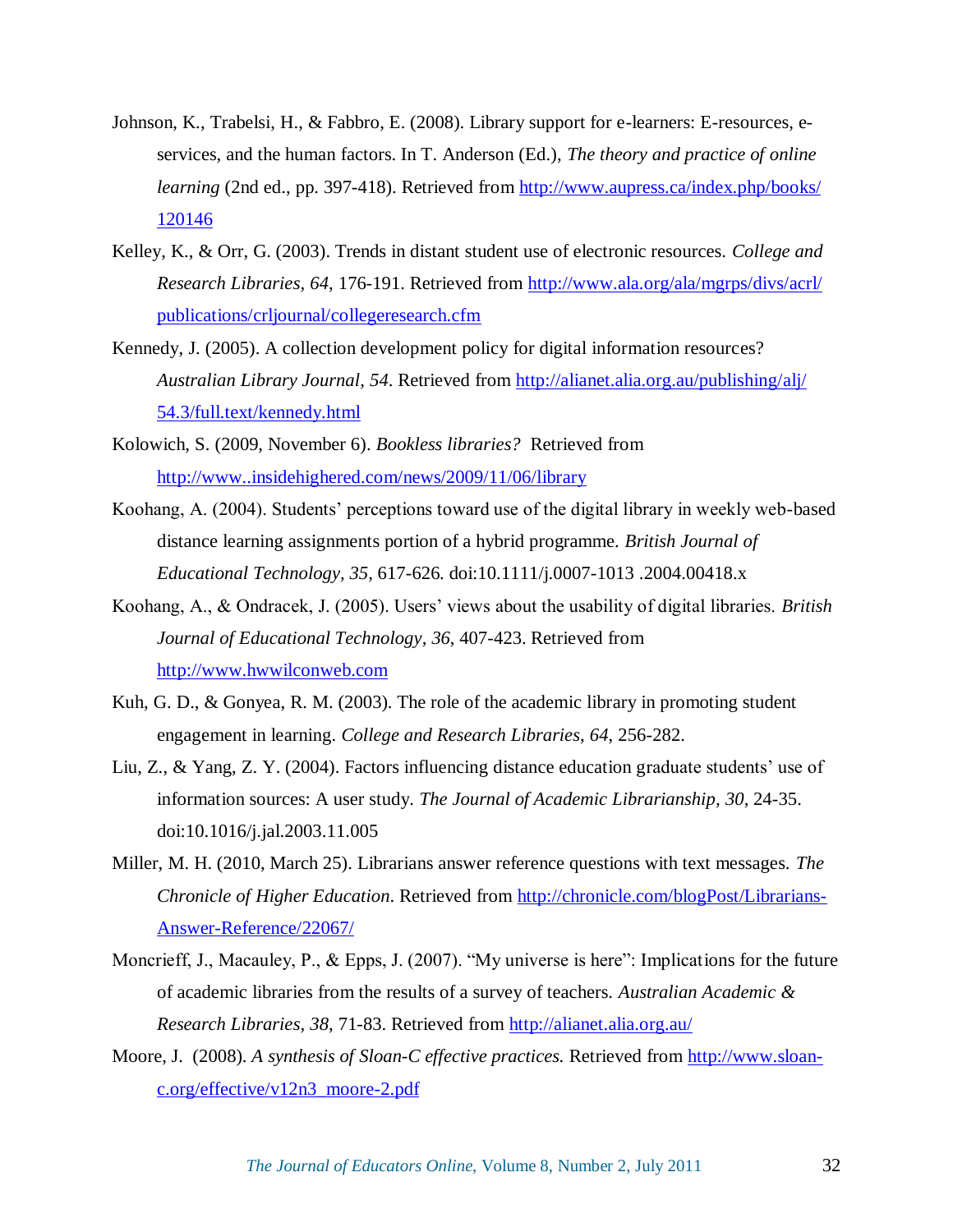- Moyo, L. M. (2004). The virtual patron. *Science & Technology Libraries, 25*, 185-209. doi:10.1300/J122v25n01\_12
- Nicholas, D. (2008). The information seeking behaviour of the virtual scholar: From use to users. *Serials, 21*, 89-92. Retrieved from [http://serials.uksg.org](http://serials.uksg.org/)
- Nicholas, M., & Tomeo, M. (2005). Can you hear me now? Communicating library services to distance education students and faculty. *Online Journal of Distance Learning Administration, 8*(2), 1-8. Retrieved from [http://www.westga.edu/~distance/ojdla/](http://www.westga.edu/‌~distance/‌ojdla/‌search_results_id.php?id=298) search results id.php?id=298
- Online Computer Library Center (OCLC). (2002). *OCLC white paper on the information habits of college students*. Retrieved from Online Computer Library Center website: [http://www5.oclc.org/downloads/community/informationhabits.pdf](http://www5.oclc.org/‌downloads/‌community/‌informationhabits.pdf)
- Park, N., Roman, R., Lee, S., & Chung, J. E. (2009). User acceptance of a digital library system in developing countries: An application of the technology acceptance model. *International Journal of Information Management, 29*, 196-209. doi:10.1016/j.ijinfomgt.2008.07.001
- Porter, C. E., & Donthu, N. (2006). Using the technology acceptance model to explain how attitudes determine Internet usage: The role of perceived access barriers and demographics. *Journal of Business Research, 59*, 999-1007. doi:10.1016/j.jbusres.2006.06.003
- Sahin, I., & Shelley, M. (2008). Considering students' perceptions: The distance education student satisfaction model. *Educational Technology & Society, 11*, 216-223. Retrieved from<http://www.ifets.info/>
- Silipigni Connaway, L. (2008). Make room for the Millennials. *NextSpace, 10*, 18-19. Retrieved from [http://www.oclc.org/nextspace](http://www.oclc.org/‌nextspace)
- Song, Y.-S. (2004). International business students: A study on their use of electronic library services. *Reference Services Review, 32*, 367-373. doi:10.1108/00907320410569716
- Stephan, E., Cheng, D. T., & Young, L. M. (2006). A usability survey at the University of Mississippi libraries for the improvement of the library home page. *The Journal of Academic Librarianship, 32*, 35-51.
- Stockham, M., & Turtle, E. (2004). Providing off-campus library services by "Team": An assessment. *Journal of Library Administration, 41*(3/4), 443-452. doi:10.1300/ J111v41n03\_09